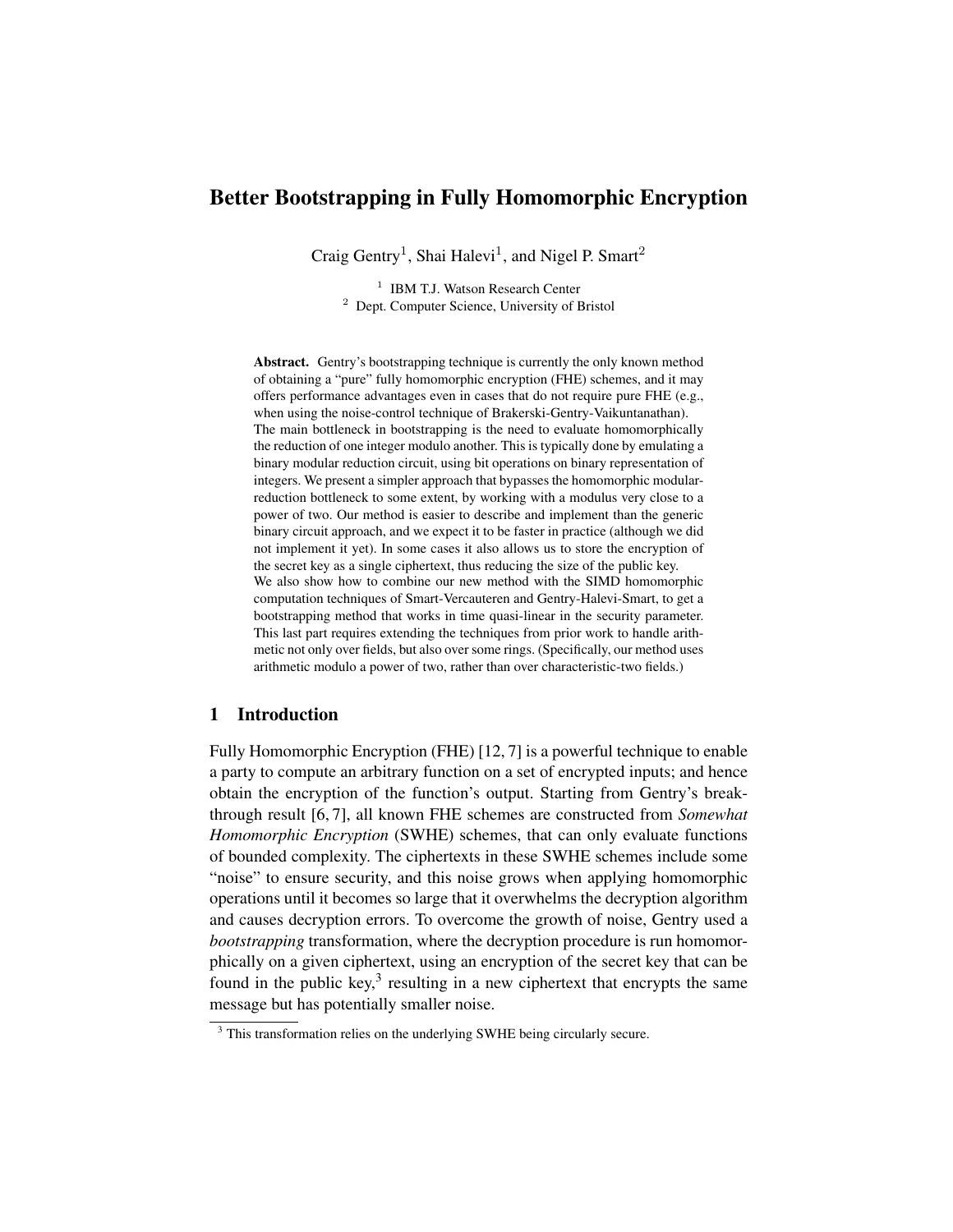Over the last two years there has been a considerable amount of work on developing new constructions and optimizations [5, 13, 9, 3, 14, 2, 8, 1, 11], but all of these constructions still have noise that keeps growing and must be reduced before it overwhelms the decryption procedure. The techniques of Brakerski et al. [1] yield SWHE schemes where the noise grows slower, only linearly with the depth of the circuit being evaluated, but for any fixed public key one can still only evaluate circuits of fixed depth. The only known way to get "pure" FHE that can evaluate arbitrary functions with a fixed public key is by using bootstrapping. Also, bootstrapping can be used in conjunction with the techniques from [1] to get better parameters (and hence faster homomorphic evaluation), as described in [1, 11].

In nearly all SWHE schemes in the literature that support bootstrapping, decryption is computed by evaluating some ciphertext-dependent linear operation on the secret key, then reducing the result modulo a public odd modulus  $q$ into the range  $(-q/2, q/2]$ , and then taking the least significant bit of the result. Namely, denoting reduction modulo q by  $[\cdot]_q$ , we decrypt a ciphertext c by computing  $a = [[L_c(s)]_q]_2$  where  $L_c$  is a linear function and s is the secret key. Given an encryption of the secret key s, computing an encryption of  $L_c(s)$  is straightforward, and the bulk of the work in homomorphic decryption is devoted to reducing the result modulo  $q$ . This is usually done by computing encryptions of the bits in the binary representation of  $L_c(s)$  and then emulating the binary circuit that reduces modulo  $q$ .

The starting point of this work is the observation that when  $q$  is very close to a power of two, the decryption formula takes a particularly simple form. Specifically, we can compute the linear function  $L_c(s)$  modulo a power of two, and then XOR the top and bottom bits of the result. We then explain how to implement this simple decryption formula homomorphically, and also how the techniques of Gentry et al. from [11] can be used to compute this homomorphic decryption with only polylogarithmic overhead.

We note that applying the techniques from [11] to bootstrapping is not quite straightforward, because the input and output are not presented in the correct form for these techniques. (This holds both for the standard approach of emulating binary mod- $q$  circuit and for our new approach.) Also, for our case we need to extend the results from [11] slightly, since we are computing a function over a ring (modulo a power of two) and not over a field.

We point out that in all work prior to [11], bootstrapping required adding to the public key many ciphertexts, encrypting the individual bits (or coefficients) of the secret key. This resulted in very large public keys, of size at least  $\lambda^2$ . polylog( $\lambda$ ) (where  $\lambda$  is the security parameter). Using the techniques from [14, 1, 11], it is possible to encrypt the secret key in a "packed" form, hence reducing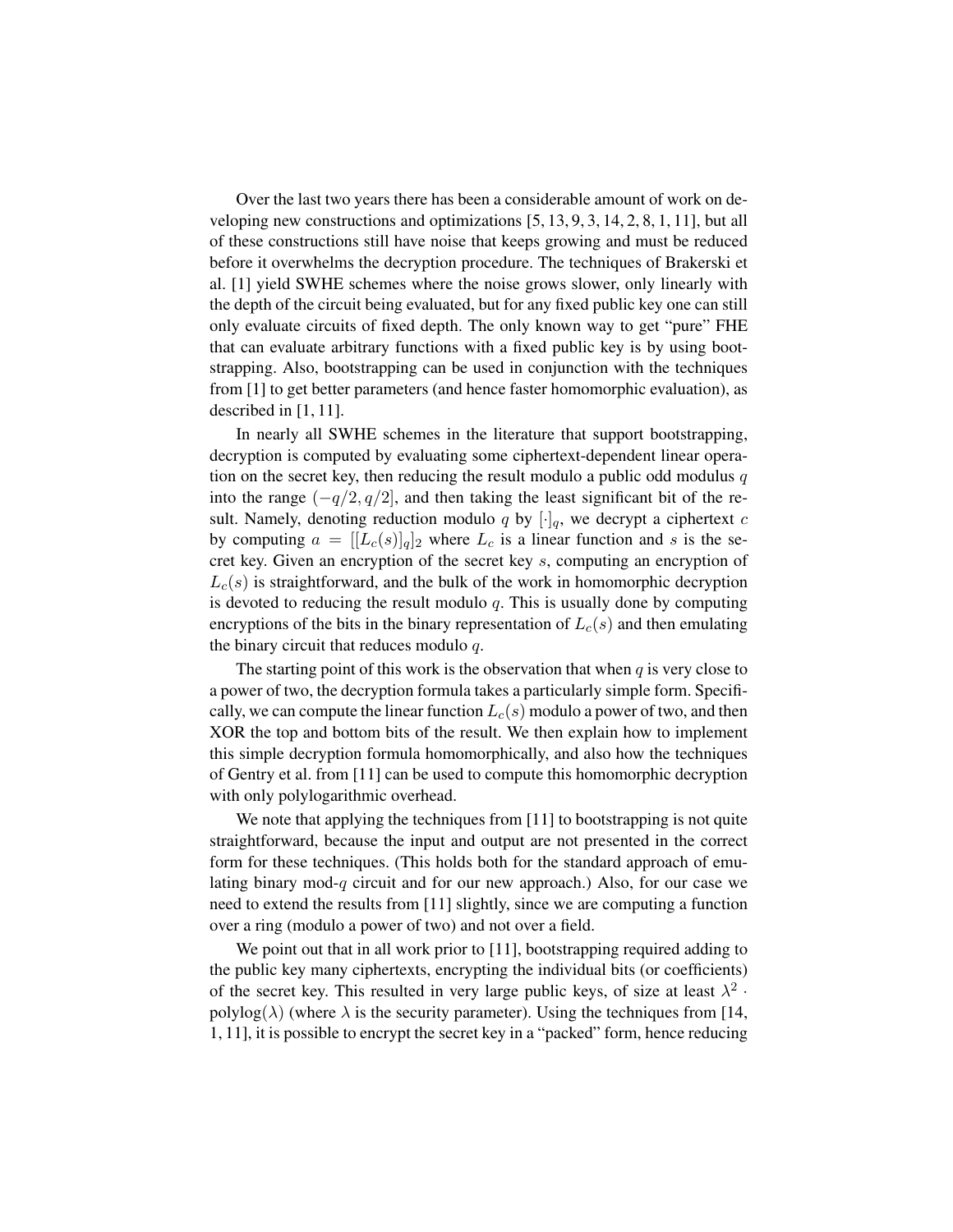the number of ciphertexts to  $O(\log \lambda)$  (so we can get public keys of size quasilinear in  $\lambda$ ). Using our technique from this work, it is even possible to store an encryption of the secret key as a single ciphertext, as described in Section 4. We next outline our main bootstrapping technique in a few more details.

Our method applies mainly to "leveled" schemes that use the noise control mechanism of Brakerski-Gentry-Vaikuntanathan [1].<sup>4</sup> Below and throughout this paper we concentrate on the BGV ring-LWE-based scheme, since it offers the most efficient homomorphic operations and the most room for optimizations.<sup>5</sup> The scheme is defined over a ring  $R = \mathbb{Z}[X]/F(X)$  for a monic, irreducible polynomial  $F(X)$  (over the integers  $\mathbb{Z}$ ). For an arbitrary integer modulus n (not necessarily prime) we denote the ring  $R_n \stackrel{\text{def}}{=} R/nR = (\mathbb{Z}/n\mathbb{Z})[X]/F(X)$ . The scheme is parametrized by the number of levels that it can handle, which we denote by L, and by a set of decreasing odd moduli  $q_0 \gg q_1 \gg \cdots \gg q_L$ , one for each level.

The plaintext space is given by the ring  $R_2$ , while the ciphertext space for the *i*'th level consists of vectors in  $(R_{q_i})^2$ . Secret keys are polynomials  $\mathfrak{s} \in R$  with "small" coefficients, and we view  $\mathfrak{s}$  as the second element of the 2-vector  $s = (1, s)$ . A level-i ciphertext  $c = (c_0, c_1)$  encrypts a plaintext polynomial  $m \in R_2$  with respect to  $s = (1, s)$  if we have the equality over R,  $[\langle \mathbf{c}, \mathbf{s} \rangle]_{q_i} = [c_0 + \mathfrak{s} \cdot c_1]_{q_i} \equiv m \pmod{2}$ , and moreover the polynomial  $[c_0 + \mathfrak{s} \cdot c_1]_{q_i}$  is "small", i.e. all its coefficients are considerably smaller than  $q_i$ . Roughly, that polynomial is considered the "noise" in the ciphertext, and its coefficients grow as homomorphic operations are performed.<sup>6</sup> The crux of the noise-control technique from  $[1]$  is that a level-i ciphertext can be publicly converted into a level- $(i + 1)$  ciphertext (with respect to the same secret key), and that this transformation reduces the noise in the ciphertext roughly by a factor of  $q_{i+1}/q_i$ .

Secret keys too are associated with levels, and the public key includes some additional information that (roughly speaking) makes it possible to convert a ciphertext with respect to level- $i$  key  $s_i$  into a ciphertext with respect to level- $(i + 1)$  key  $s_{i+1}$ . In what follows we will only be interested in the secret keys at level  $L$  and level zero; which we will denote by s and  $\tilde{s}$  respectively to ease notation.

<sup>4</sup> Our method can be used also with other schemes, as long as the scheme allows us to choose a modulus very close to a power of two. For example they can be used with the schemes from [3, 2].

<sup>&</sup>lt;sup>5</sup> Our description of the BGV cryptosystem below assumes modulo-2 plaintext arithmetic, generalizing to modulo- $p$  arithmetic for other primes  $p > 2$  is straightforward.

<sup>&</sup>lt;sup>6</sup> We ignore here the encryption procedure, since it does not play any role in the current work.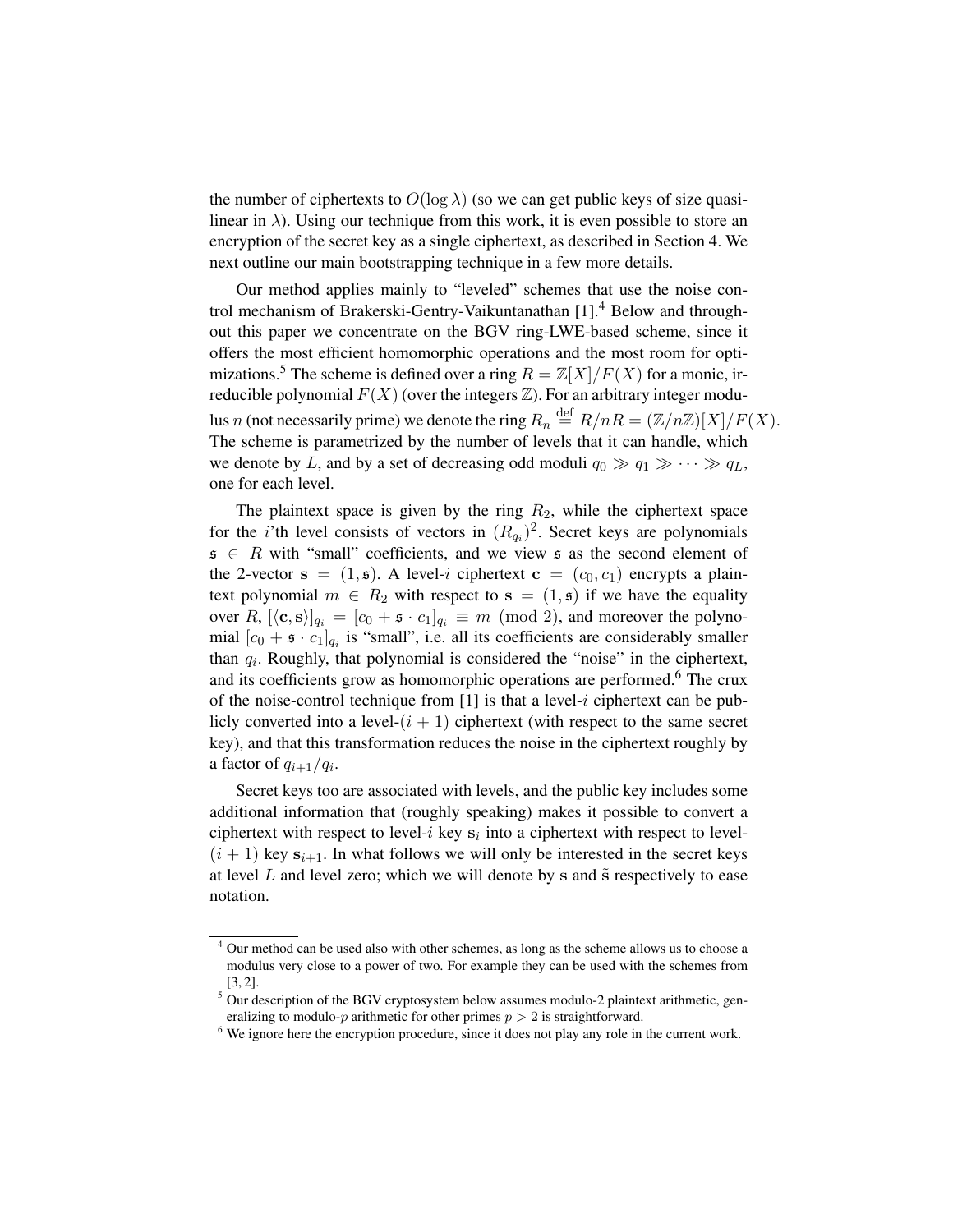For bootstrapping, we have as input a level-L ciphertext (i.e. a vector  $c \in \mathcal{C}$  $R/q_LR$  modulo the smallest modulus  $q_L$ ). This means that the noise-control technique can no longer be applied to reduce the noise, hence (essentially) no more homomorphic operations can be performed on this ciphertext. To enable further computation, we must therefore "recrypt" the ciphertext c, to obtain a new ciphertext that encrypts the same element of  $R$  with respect to some lower level  $i < L$ .

Our first observation is that the decryption at level  $L$  can be made more efficient when  $q_L$  is close to a power of two, specifically  $q_L = 2^r + 1$  for an integer r, and moreover the coefficients of  $Z = \langle c, s \rangle$  mod  $F(X)$  are much smaller than  $q_L^2$  in magnitude. In particular if z is one of the coefficients of the polynomial Z then  $[[z]_{q_L}]_2$  can be computed as  $z\langle r \rangle \oplus z\langle 0 \rangle$ , where  $z\langle i \rangle$  is the  $i$ 'th bit of  $z$ .

To evaluate the decryption formula homomorphically, we temporarily extend the plaintext space to polynomials modulo  $2^{r+1}$  (rather than modulo 2). The level-L secret key is  $s = (1, s)$ , where all the coefficients of s are small (in the interval  $(-2<sup>r</sup>, +2<sup>r</sup>)$ ). We can therefore consider  $\epsilon$  as a plaintext polynomial in  $R/2^{r+1}R$ , encrypt it inside a level-0 ciphertext, and keep that ciphertext in the public key. Thus, given the level- $L$  ciphertext c, we can evaluate the inner product  $\langle \langle c, s \rangle \mod F(X) \rangle$  homomorphically, obtaining a level-0 ciphertext that encrypts the polynomial Z.

For simplicity, assume for now that what we get is an encryption of all the coefficients of  $Z$  separately. Given an encryption of a coefficient  $z$  of  $Z$  (which is an element in  $\mathbb{Z}/2^{r+1}\mathbb{Z}$ ) we show in Section 3.1 how to extract (encryptions of) the zero'th and  $r'$ th bit using a data-oblivious algorithm. Hence we can finally recover a new ciphertext, encrypting the same binary polynomial at a lower level  $i < L$ .

To achieve efficient bootstrapping, we exploit the ability to perform operations on elements modulo  $2^{r+1}$  in a SIMD fashion (Single Instruction Multiple Data); much like in prior work  $[14, 1, 11]$ . Some care must be taken when applying these techniques in our case, since the inputs and outputs of the bootstrapping procedure are not in the correct format: Specifically, these techniques require that inputs and outputs be represented using polynomial Chinese Remainders (CRT representation), whereas decryption (and therefore recryption) inherently deals with polynomials in coefficient representation. We therefore must use explicit conversion to CRT representation, and ensure that these conversions are efficient enough. See details in Section 4.

Also, the techniques from prior work must be extended somewhat to be usable in our case: Prior work demonstrated that SIMD operations can be performed homomorphically when the underlying arithmetic is over a field, but in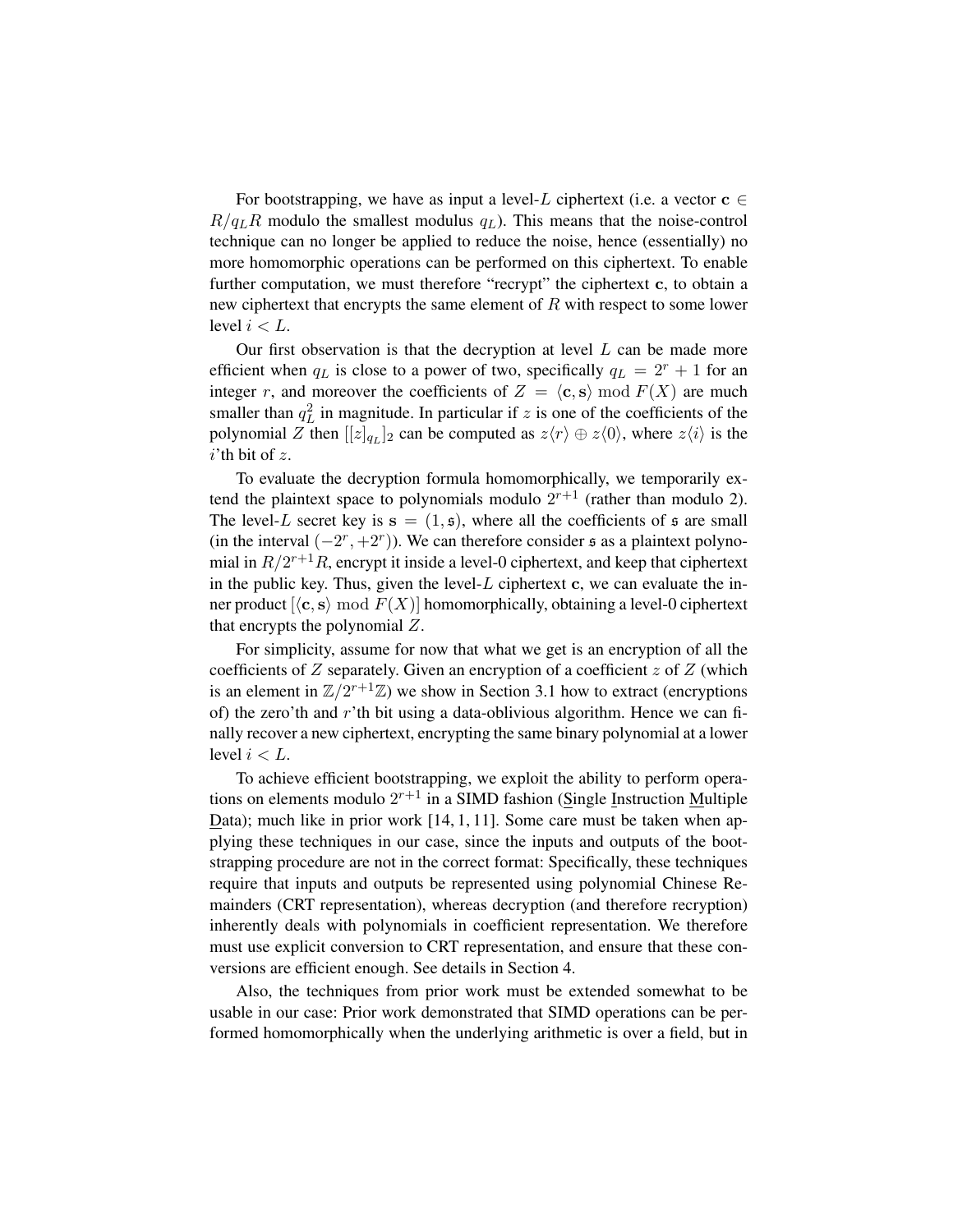our case we have operations over the ring  $\mathbb{Z}/2^{r+1}\mathbb{Z}$ , which is not a field. The algebra needed to extend the SIMD techniques to this case is essentially an application of the theory of local fields [4]. We prove many of the basic results that we need in the full version [10], and refer the reader to [4] for a general introduction and more details.

**Notations.** Throughout the paper we denote by  $[z]_q$  the reduction of z mod q into the interval  $\left(-\frac{q}{2}\right)$  $\frac{q}{2},\frac{q}{2}$  $\frac{q}{2}$ . We also denote the *i*'th bit in the binary representation of the integer z by  $z\langle i \rangle$ . Similarly, when a is an integer polynomial of degree d with coefficients  $(a_0, a_1, \ldots, a_d)$ , we denote by  $a\langle i \rangle$  the 0-1 degree-d polynomial whose coefficients are all the *i*'th bits  $(a_0\langle i \rangle, a_1\langle i \rangle, \ldots, a_d\langle i \rangle)$ . If **c**, s are two same-dimension vectors, then  $\langle c, s \rangle$  denotes their inner product.

Organization. We begin by presenting the simplified decryption formula in Section 2 and explain how to evaluate it homomorphically in Section 3. Then in Section 4 we recall some algebra and explain how to use techniques similar to [11] to run bootstrapping in time quasi-linear in the security parameter. Some of the proofs are omitted here, these are found in the full version of this work [10].

### 2 A simpler decryption formula

When the small modulus  $q_L$  has a special form – i.e. when it equals  $u \cdot 2^r + v$  for some integer r and for some small positive odd integers  $u, v$  – then the mod- $q_L$ decryption formula can be made to have a particularly simple form. Below we focus on the case of  $q_L = 2^r + 1$ , which suffices for our purposes.

So, assume that  $q_L = 2^r + 1$  for some integer r and that we decrypt by setting  $a \leftarrow [[\langle \mathbf{c}, \mathbf{s} \rangle \bmod F(X)]_{q_L}]_2$ . Consider now the coefficients of the integer polynomial  $Z = \langle c, s \rangle \mod F(X)$ , without the reduction mod  $q_L$ . Since s has small coefficients (and we assume that reduction mod- $F(X)$  does not increase the coefficients by much) then all the coefficients of  $Z$  are much smaller than  $q_L^2$ . Consider one of these integer coefficients, denoted by z, so we know that  $|\overline{z}| \ll q_L^2 \approx 2^{2r}$ . We consider the binary representation of z as a 2r-bit integer, and assume for now that  $z \geq 0$  and also  $[z]_{q_L} \geq 0$ . We claim that in this case, the bit  $[[z]_{q_L}]_2$  can be computed simply as the sum of the lowest bit and the *r*'th bit of z, i.e.,  $[[z]_{q_L}]_2 = z\langle r \rangle \oplus z\langle 0 \rangle$ . (Recall that  $z\langle i \rangle$  is the *i*'th bit of z.)

**Lemma 1.** Let  $q = 2^r + 1$  for a positive integer r, and let z be a non-negative integer smaller than  $\frac{q^2}{2} - q$ , such that  $[z]_q$  is also non-negative,  $[z]_q \in [0, \frac{q}{2}$  $\frac{q}{2}$ ]. *Then*  $[[z]_q]_2 = z\langle r \rangle \oplus z\langle 0 \rangle$ *.* 

*Proof.* Let  $z_0 = [z]_q \in [0, \frac{q}{2}]$  $\frac{q}{2}$ , and consider the sequence of integers  $z_i = z_0 + iq$ for  $i = 0, 1, 2, \dots$ . Since we assume that  $z \ge 0$  then z can be found in this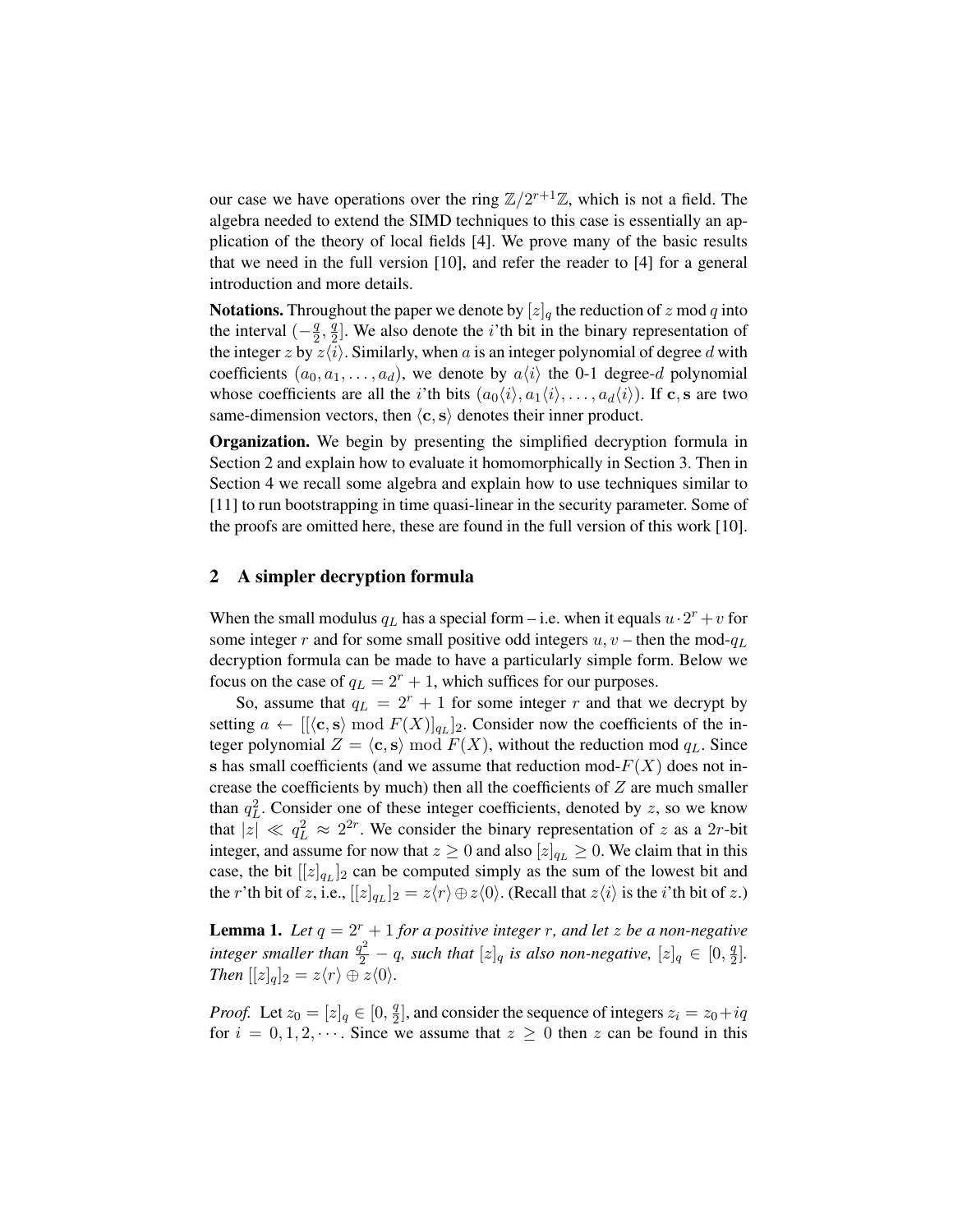sequence, say the k'th element  $z = z_k = z_0 + kq$ . Also since  $z < \frac{q^2}{2} - q$ then  $k = \lfloor z/q \rfloor < \frac{q}{2} - 1$ . The bit that we want to compute is  $\lfloor [z]_q \rfloor_2 = z_0 \langle 0 \rangle$ . We claim that  $z_0\langle 0 \rangle = z_k\langle 0 \rangle + z_k\langle r \rangle \pmod{2}$ . This is because  $z_k = z_0 + z_k$  $kq = z_0 + k(2^r + 1) = (z_0 + k) + k2^r$ , which in particular means that  $z_k(0) = z_0(0) + k(0) \pmod{2}$ . But since  $0 \le z_0 \le q/2$  and  $0 \le k < q/2 - 1$ then  $0 \le z_0 + k < q - 1 = 2^r$ , so there is no carry bit from the addition  $z_0 + k$ to the r'th bit position. It follows that the r'th bit of  $z_k$  is equal to the 0'th bit of k (i.e.,  $z_k\langle r \rangle = k\langle 0 \rangle$ ), and therefore  $z_k\langle 0 \rangle = z_0\langle 0 \rangle + k\langle 0 \rangle = z_0\langle 0 \rangle + z_k\langle r \rangle$ (mod 2), which implies that  $z_0(0) = z_k(0) + z_k(r) \pmod{2}$ , as needed.  $\Box$ 

We note that the proof can easily be extended for the case  $q = u2^r + v$ , if the bound on  $z$  is strengthened by a factor of  $v$ . To remove the assumption that both z and  $[z]_q$  are non-negative, we use the following easy corollary:

**Corollary 1.** Let  $r \geq 3$  and  $q = 2^r + 1$  and let z be an integer with absolute *value smaller than*  $\frac{q^2}{4} - q$ *, such that*  $[z]_q \in (-\frac{q}{4})$  $\frac{q}{4}, \frac{q}{4}$  $\frac{q}{4}$ ). Then  $[[z]_q]_2 = z\langle r \rangle \oplus$  $z\langle r-1\rangle \oplus z\langle 0\rangle.$ 

*Proof.* Denoting  $z' = z + (q^2 - 1)/4 = z + (q+1)(q-1)/4 = (z + \frac{q-1}{4})$  $\frac{-1}{4}$  +  $q \cdot \frac{q-1}{4}$  $\frac{-1}{4}$ , we have  $z' \equiv z + \frac{q-1}{4}$  $\frac{-1}{4}$  (mod q) (since  $\frac{q-1}{4} = 2^{r-2}$  is an integer). Moreover since  $[z]_q \in (-\frac{q}{4}]$  $\frac{q}{4}, \frac{q}{4}$  $\frac{q}{4}$ ] then  $[z]_q + \frac{q-1}{4}$  $\frac{-1}{4} \in [0, q/2]$ , hence  $[z']_q = [z]_q + \frac{q-1}{4}$  $\frac{-1}{4}$  (over the integers), and as  $\frac{q-1}{4}$  is an even integer then  $[z]_q = [z']_q \pmod{2}$ , or in other words  $[[z]_q]_2 = [[z']_q]_2$ . Since  $z > -\frac{q^2}{4}$  $\frac{q^2}{4}$  and z is an integer then  $z \geq -\frac{q^2-1}{4}$  $\frac{-1}{4}$  and therefore  $z' = z + \frac{q^2 - 1}{4} \ge 0$ . Thus  $z'$  satisfies all the conditions set in Lemma 1, so applying that lemma we have  $[[z]_q]_2 = [[z']_q]_2 = z' \langle r \rangle \oplus z' \langle 0 \rangle$ .

We next observe that  $z' = z + (q + 1)(q - 1)/4 = z + (2^r + 2)2^{r-2} =$  $z + 2^{r-1} + 2^{2r-2}$ . Since  $2r - 2 > r$ , this means that the bits 0 through r in the binary representation of  $z'$  are determined by  $z + 2^{r-1}$  alone, so we have:

$$
z'\langle i \rangle = z\langle i \rangle \text{ for } i = 0, 1, \dots, r - 2
$$
  
\n
$$
z'\langle r - 1 \rangle = 1 - z\langle r - 1 \rangle
$$
  
\n
$$
z'\langle r \rangle = \begin{cases} z\langle r \rangle & \text{if } z\langle r - 1 \rangle = 0 \\ 1 - z\langle r \rangle & \text{if } z\langle r - 1 \rangle = 1 \end{cases} = z\langle r \rangle \oplus z\langle r - 1 \rangle
$$

Putting it all together, we get  $[[z]_q]_2 = [[z']_q]_2 = z'\langle r \rangle \oplus z'\langle 0 \rangle = z\langle r \rangle \oplus z'$  $z\langle r-1\rangle \oplus z\langle 0\rangle.$ 

Using Corollary 1 we can get our simplified decryption formula. First, we set our parameters such that  $q_L = 2^r + 1$  and all the coefficients of the integer polynomial  $Z = \langle \mathbf{c}, \mathbf{s} \rangle \bmod F(X)$  are smaller than  $\frac{q_L^2}{4} - 1$  in absolute value, and moreover they are all less than  $\frac{q_L-1}{4}$  away from a multiple of  $q_L$ . Given a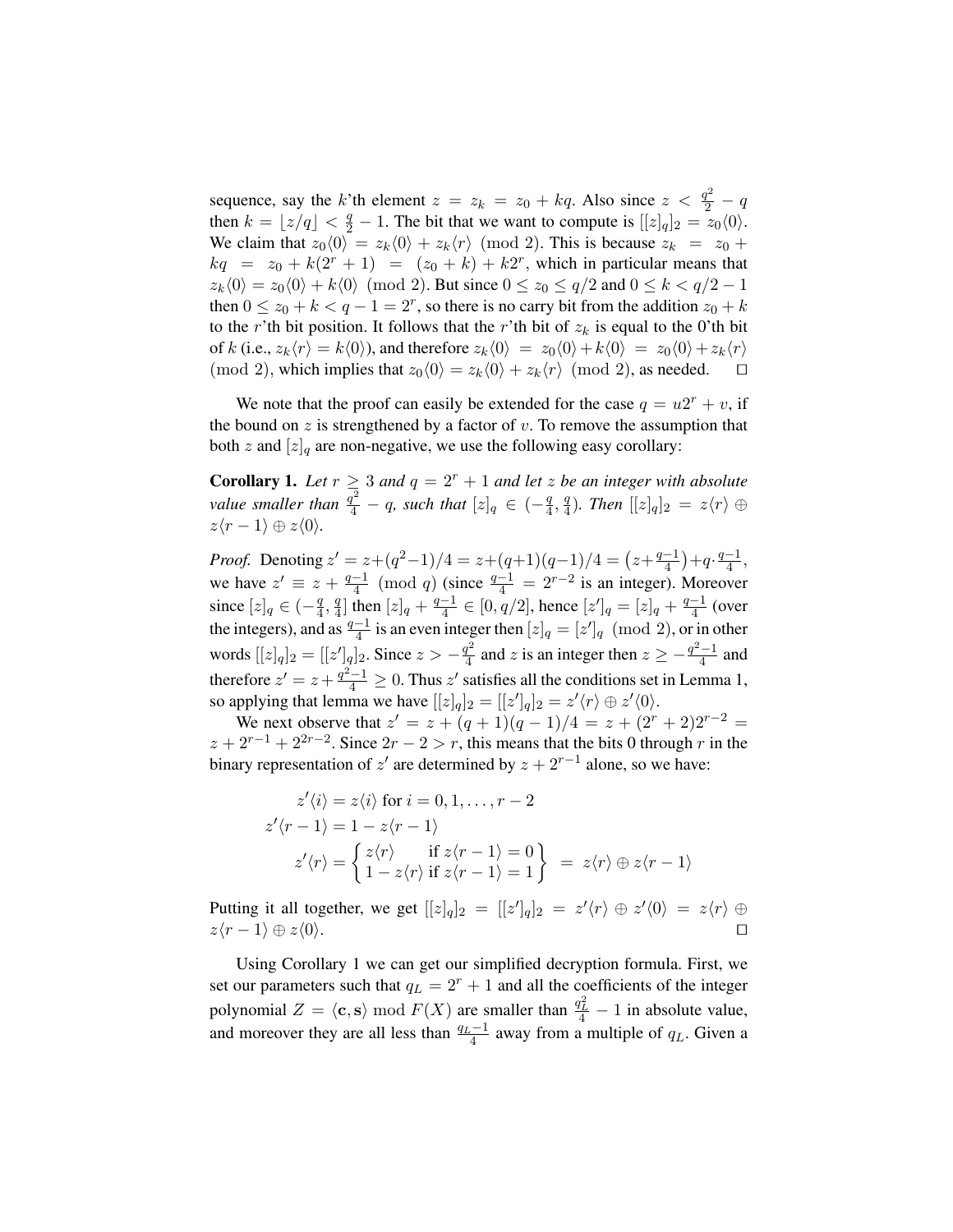two-element ciphertext  $\mathbf{c} = (c_0, c_1) \in ((\mathbb{Z}/q_L \mathbb{Z})[X]/F(X))^2$ , then compute  $Z \leftarrow \langle c, s \rangle \mod F(X)$  over the integers (without reduction mod  $q_L$ ), and finally recover the plaintext as  $Z\langle r\rangle + Z\langle r - 1\rangle + Z\langle 0\rangle$ . Ultimately, we obtain the plaintext polynomial  $a \in \mathbb{F}_2[X]/F(X)$ , where each coefficient in a is obtained as the XOR of bits 0,  $r - 1$ , and r of the corresponding coefficient in Z.

Working modulo  $2^{r+1}$ . Since we are only interested in the contents of bit positions 0,  $r-1$ , and r in the polynomial Z, we can compute Z modulo  $2^{r+1}$  rather than over the integers. Observing that when  $q_L = 2^r + 1$  then  $\frac{q_L^2 - 1}{4} \equiv 2^{r-1}$ (mod  $2^{r+1}$ ), our simplified decryption of a ciphertext vector  $\mathbf{c} = (c_0, c_1)$  proceeds as follows:

- **1.** Compute  $Z \leftarrow [\langle \mathbf{c}, \mathbf{s} \rangle \bmod F(X)]_{2^{r+1}}$ ;
- 2. Recover the 0-1 plaintext polynomial  $a = [Z(r) + Z(r 1) + Z(0)]_2$ .

# 3 Basic Homomorphic Decryption

To get a homomorphic implementation of the simplified decryption formula from above, we use an instance of our homomorphic encryption scheme with underlying plaintext space  $\mathbb{Z}_{2^{r+1}}$ . Namely, denoting by  $\tilde{s}$  the level-0 secret-key and by  $q_0$  the largest modulus, a ciphertext encrypting  $a \in (\mathbb{Z}/2^{r+1}\mathbb{Z})[X]/F(X)$ with respect to  $\tilde{s}$  and  $q_0$  is a 2-vector  $\tilde{c}$  over  $(\mathbb{Z}/q_0\mathbb{Z})[X]/F(X)$  such that  $|[\langle \tilde{\mathbf{c}}, \tilde{\mathbf{s}} \rangle \bmod F(X)]_{q_0}| \ll q_0$  and  $[\langle \tilde{\mathbf{c}}, \tilde{\mathbf{s}} \rangle \bmod F(X)]_{q_0} \equiv a \pmod{2^{r+1}}$ .

Recall that the ciphertext before bootstrapping is with respect to secret key s and modulus  $q_L = 2^r + 1$ . In this section we only handle the simple case where the public key includes an encryption of each coefficient of the secret-key s separately. Namely, denoting  $\mathbf{s} = (1, \mathbf{s})$  and  $\mathbf{s}(X) = \sum_{j=0}^{d-1} \mathbf{s}_j X^j$ , we encode for each j the coefficient  $\mathfrak{s}_j$  as the constant polynomial  $\mathfrak{s}_j \in (\mathbb{Z}/2^{r+1}\mathbb{Z})[X]/F(X)$ . (I.e., the degree-d polynomial whose free term is  $\mathfrak{s}_j \in [-2^r + 1, 2^r]$  and all the other coefficients are zero.) Then for each  $j$  we include in the public key a ciphertext  $\tilde{\mathbf{c}}_j$  that encrypts this constant polynomial  $\mathfrak{s}_j$  with respect to  $\tilde{\mathbf{s}}$  and  $q_0$ . Below we abuse notations somewhat, using the same notation to refer both to a constant polynomial  $z \in (\mathbb{Z}/2^{r}\mathbb{Z})[X]/F(X)$  and the free term of that polynomial  $z \in (\mathbb{Z}/2^r\mathbb{Z})$ .

**Computing Z Homomorphically.** Given the  $q_L$ -ciphertext  $c = (c_0, c_1)$  (that encrypts a plaintext polynomial  $a \in \mathbb{F}_2[X]/F(X)$ , we use the encryption of s from the public key to compute the simple decryption formula from above. Computing an encryption of  $Z = [ \langle \mathbf{c}, \mathbf{s} \rangle \bmod F(X) ]_{2^{r+1}}$  is easy, since the coefficients of Z are just affine functions (over  $(\mathbb{Z}/2^{r+1}\mathbb{Z})$ ) of the coefficients of  $\mathfrak{s}$ , which we can compute from the encryption of the  $\mathfrak{s}_i$ 's in the public key.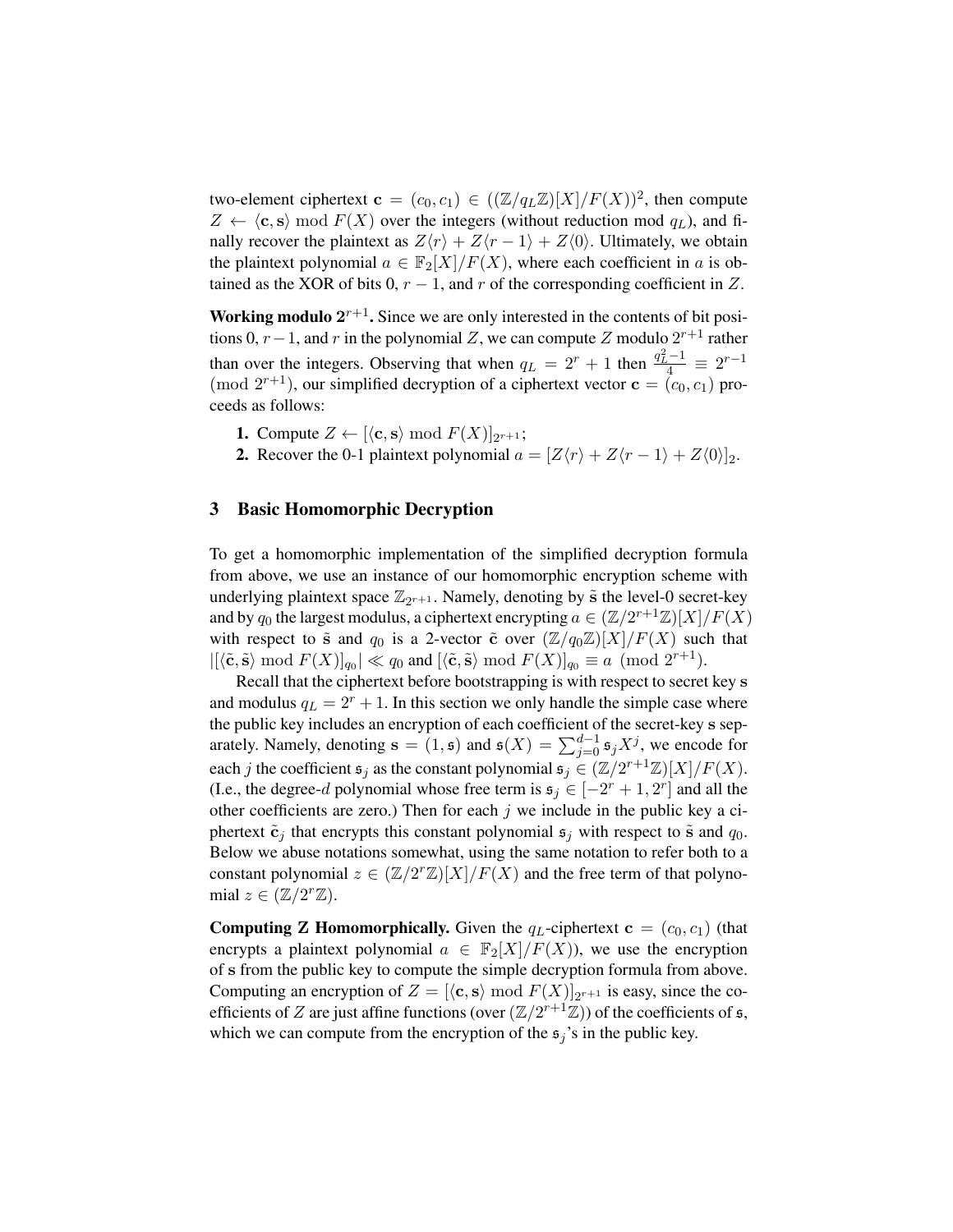#### 3.1 Extracting the Top and Bottom Bits

Now that we have encryptions of the coefficients of  $Z$ , we need to extract the relevant three bits in each of these coefficients and add them (modulo 2) to get encryptions of the plaintext coefficients. In more details, given a ciphertext  $\tilde{c}$  satisfying  $[\langle \tilde{\mathbf{c}}, \tilde{\mathbf{s}} \rangle \bmod F(X)]_{q_0} \equiv z \pmod{2^{r+1}}$  where z is some constant polynomial, we would like to compute another ciphertext  $\tilde{c}$  satisfying  $\langle \tilde{c}, \tilde{s} \rangle$  mod  $F(X)]_{q_0} \, \equiv \, z \langle 0 \rangle + z \langle r-1 \rangle + z \langle r \rangle \, \, \text{(mod 2)} \, \text{(with } [\langle \tilde{\mathbf{c}}, \tilde{\mathbf{s}} \rangle \bmod F(X)]_{q_0} \, \text{still}$ much smaller then  $q_0$  in magnitude). To this end, we describe a procedure to compute for all  $i = 0, 1, \ldots, r$  a ciphertext  $\tilde{\mathbf{c}}_i$  satisfying  $[\langle \tilde{\mathbf{c}}_i, \tilde{\mathbf{s}} \rangle \bmod F(X)]_{q_0} \equiv$  $z\langle i \rangle$  (mod 2). Clearly, we can immediately set  $\tilde{\mathbf{c}}_0 = \tilde{\mathbf{c}}$ , we now describe how to compute the other  $\tilde{c}_i$ 's.

The basic observation underlying this procedure is that modulo a power of 2, the second bit of  $z - z^2$  is the same as that of z, but the LSB is zero-ed out. Thus setting  $z' = (z - z^2)/2$  (which is an integer), we get that the LSB of  $z'$  is the second bit of z. More generally, we have the following lemma:

**Lemma 2.** Let z be an integer with binary representation  $z = \sum_{i=0}^{r} 2^{i}z \langle i \rangle$ . Define  $w_0 \stackrel{\text{def}}{=} z$ , and for  $i \geq 1$  define

$$
w_i \stackrel{\text{def}}{=} \frac{z - \sum_{j=0}^{i-1} 2^j w_j^{2^{i-j}} \mod 2^{r+1}}{2^i} \quad \text{(division by } 2^i \text{ over the rationals).}
$$
\n(1)

*Then the*  $w_i$ *'s are integers and we have*  $w_i(0) = z\langle i \rangle$  *for all i.* 

*Proof.* The lemma clearly holds for  $i = 0$ . Now fix some  $i \ge 1$ , assume that the lemma holds for all  $j < i$ , and we prove that it holds also for i. It is easy to show by induction that for any integer u and all  $j \leq r$  we have

$$
u^{2^j} \bmod 2^{r+1} = u\langle 0 \rangle + 2^{j+1}t \text{ for some integer } t.
$$

Namely, the LSB of  $u^{2^j}$  mod  $2^{r+1}$  is the same as the LSB of u, and the next j bits are all zero. This means that the bit representation of  $v_j \stackrel{\text{def}}{=} 2^j w_j^{2^{i-j}}$  mod  $2^{r+1}$  has bits  $0, 1, \ldots, j-1$  all zero (due to the multiplication by  $2^{j}$ ), then  $v_i \langle j \rangle = w_j \langle 0 \rangle = z \langle j \rangle$  (by the induction hypothesis), and the next  $i - j$  bits are again zero (by the observation above). In other words, the lowest  $i + 1$  bits of  $v_i$  are all zero, except the j'th bit which is equal to the j'th bit of z.

This means that the lowest i bits of the sum  $\sum_{j=0}^{i-1} v_j$  are the same as the lowest *i* bits of z, and the  $i + 1$ 'st bit of the sum is zero. Hence the lowest *i* bits of  $z - \sum_{j=0}^{i-1} v_j$  are all zero, and the  $i + 1$ 'st bit is  $z\langle i \rangle$ . Hence  $z - \sum_{j=0}^{i-1} v_j$ is divisible by  $2^i$  (over the integers), and the lowest bit of the result is  $z\langle i \rangle$ , as  $\Box$ needed.  $\Box$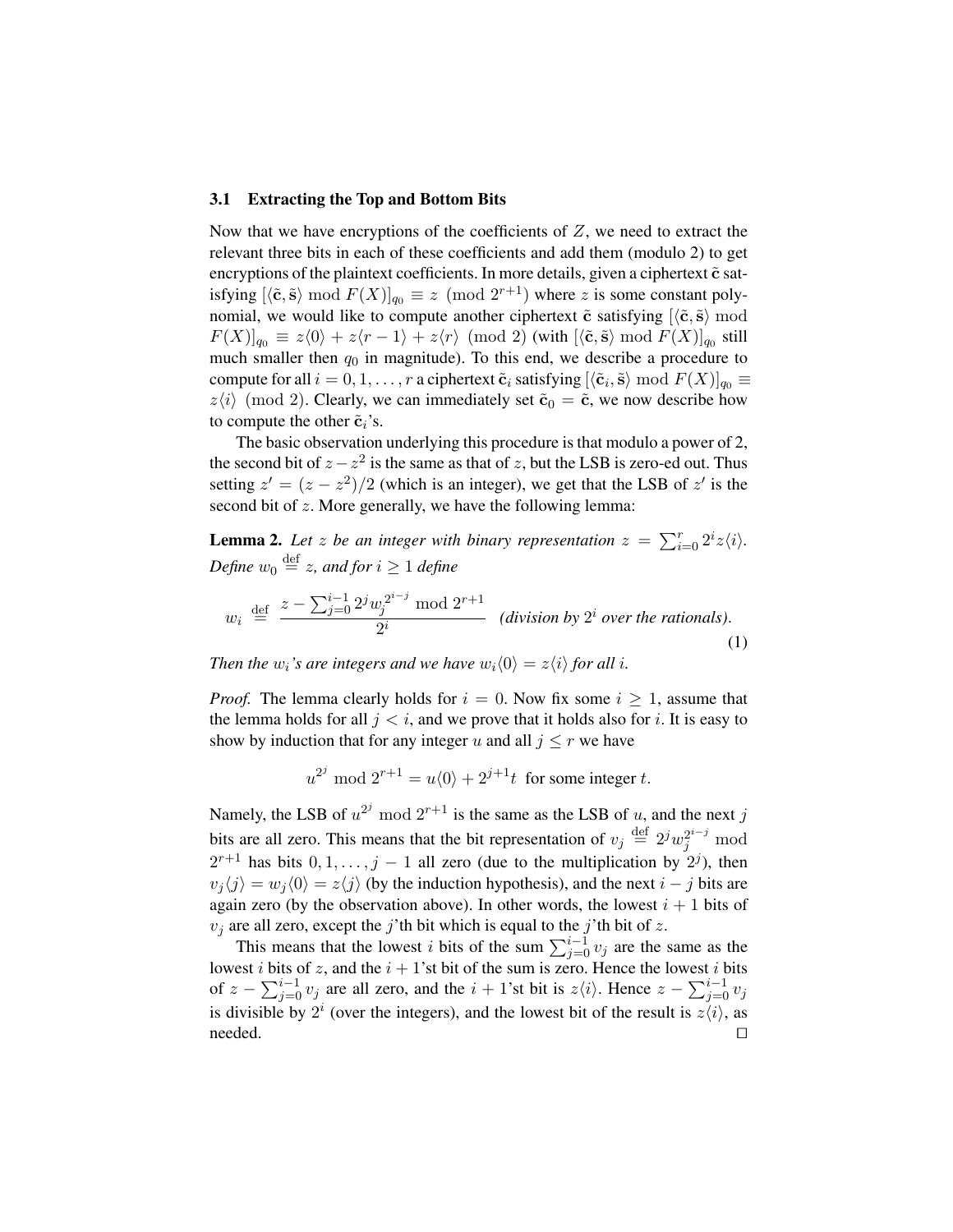Our procedure for computing the ciphertexts  $\tilde{\mathbf{c}}_i$  mirrors Lemma 2. Specifically, we are given the ciphertext  $\tilde{\mathbf{c}} = \tilde{\mathbf{c}}_0$  that encrypts  $z = w_0 \text{ mod } 2^{r+1}$ , and we iteratively compute ciphertexts  $\tilde{c}_1, \tilde{c}_2, \ldots$  such that  $\tilde{c}_i$  encrypts  $w_i$  mod  $2^{r-i+1}$ . Eventually we get  $\tilde{\mathbf{c}}_r$  that encrypts  $w_r$  mod 2, which is what we need (since the LSB of  $w_r$  is the r'th bit of z).

Note that most of the operations in Lemma 2 are carried out in  $(\mathbb{Z}/2^{r+1}\mathbb{Z})$ , and therefore can be evaluated homomorphically in our  $(\mathbb{Z}/2^{r+1}\mathbb{Z})$ -homomorphic cryptosystem. The only exception is the division by  $2<sup>i</sup>$  in Equation (1), and we now show how this division can also be evaluated homomorphically. To implement division we begin with an arbitrary ciphertext vector  $\tilde{c}$  that encrypts a plaintext element  $a \in (\mathbb{Z}/2^{j}\mathbb{Z})[X]/F(X)$  (for some j) with respect to the level-0 key  $\tilde{s}$  and modulus  $q_0$ . Namely, we have the equality over  $\mathbb{Z}[X]$ :

$$
(\langle \tilde{\mathbf{c}}, \tilde{\mathbf{s}} \rangle \bmod F(X)) = a + 2^j \cdot S + q_0 \cdot T
$$

for some polynomials  $S, T \in \mathbb{Z}[X]/F(X)$ , where the norm of  $a + 2^{j}S$  is much smaller than  $q_0$ . Assuming that a is divisible by 2 over the integers (i.e., all its coefficients are even) consider what happens when we multiply  $\tilde{c}$  by the integer  $(q_0 + 1)/2$  (which is the inverse of 2 modulo  $q_0$ ). Then we have

$$
\left(\left\langle \frac{q_0+1}{2} \cdot \tilde{\mathbf{c}}, \tilde{\mathbf{s}} \right\rangle \mod F(X) \right) = \frac{q_0+1}{2} \cdot \left(\left\langle \tilde{\mathbf{c}}, \tilde{\mathbf{s}} \right\rangle \mod F(X) \right)
$$
  
= 
$$
\frac{(q_0+1) \cdot a}{2} + \frac{(q_0+1) \cdot 2^j \cdot S}{2} + \frac{q_0 \cdot (q_0+1) \cdot T}{2}
$$
  
= 
$$
(q_0+1) \cdot (a/2) + (q_0+1) \cdot 2^{j-1}S + q_0 \cdot \frac{q_0+1}{2} \cdot T
$$
  
= 
$$
a/2 + 2^{j-1} \cdot S + q_0 \cdot (a/2 + 2^{j-1}S + \frac{q_0+1}{2}T)
$$

Clearly the coefficients of  $a/2 + 2^{j-1}S$  are half the size of those of  $a + 2^jS$ , hence they are much smaller than  $q_0$ . It follows that  $\tilde{\mathbf{c}}' = [\tilde{\mathbf{c}} \cdot (q_0 + 1)/2]_{q_0}$  is a valid ciphertext that encrypts the plaintext  $a/2 \in (\mathbb{Z}/2^{j-1}\mathbb{Z})[X]/F(X)$  with respect to secret key  $\tilde{s}$  and modulus  $q_0$ .

The same argument shows that if a is divisible by  $2<sup>i</sup>$  over the integers (for some  $i < j$ ) then  $\left[\tilde{\mathbf{c}} \cdot ((q_0 + 1)/2)^i\right]_{q_0}$  is a valid ciphertext encrypting  $a/2^i \in$  $(\mathbb{Z}/2^{j-i}\mathbb{Z})[X]/F(X)$ . Combining this division-by-two procedure with homomorphic exponentiation mod  $2^{r+1}$ , the resulting homomorphic bit-extraction procedure is described in Figure 1.

### 3.2 Packing the Coefficients

Now that we have encryption of all the coefficients of  $a$ , we just need to "pack" all these coefficients back in one polynomial. Namely, we have encryption of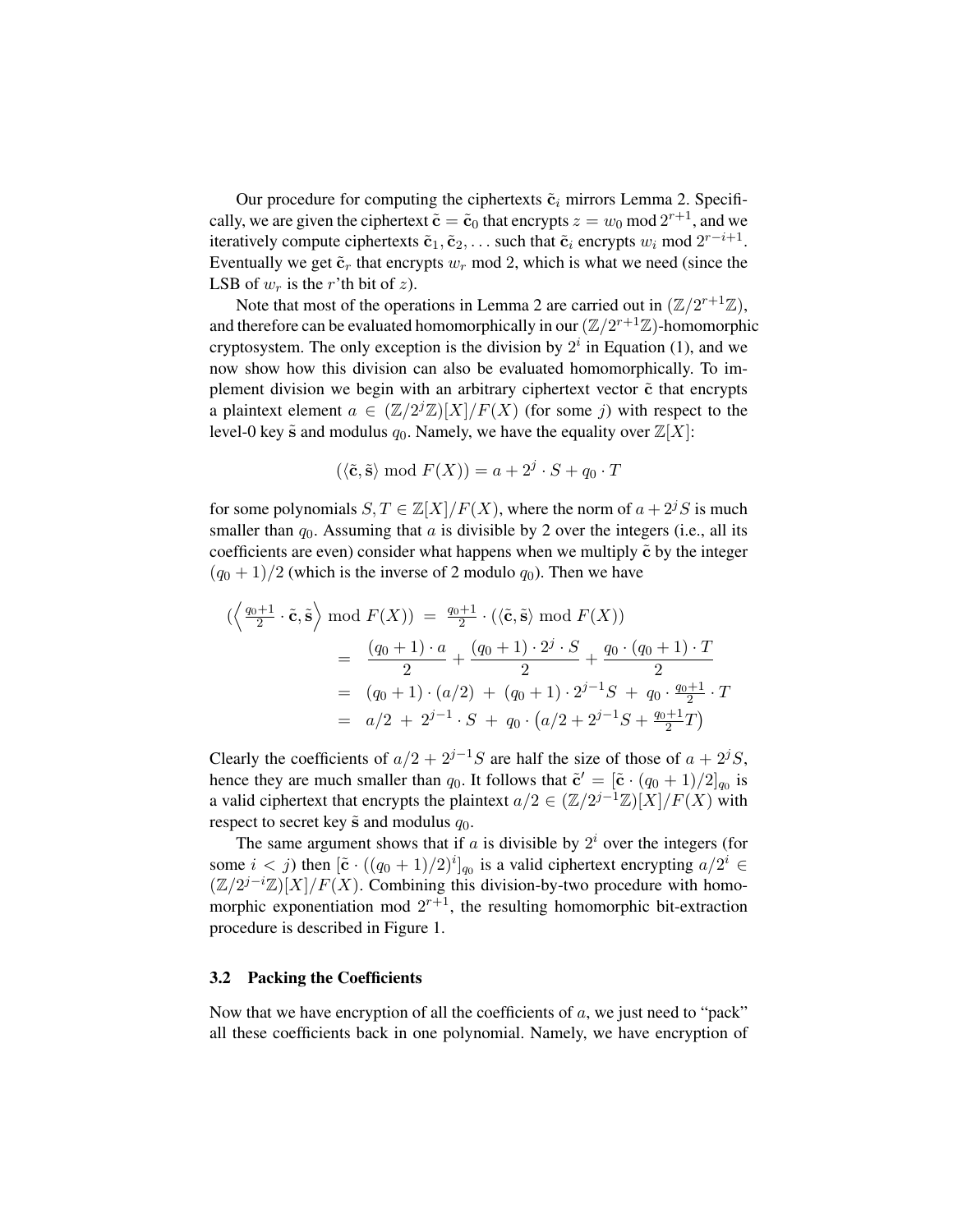Bit-Extraction( $\tilde{\mathbf{c}}$ ,  $r$ ,  $q_0$ ):

**Input**: A ciphertext  $\tilde{\mathbf{c}}$  encrypting a constant  $b \in (\mathbb{Z}/2^{r+1}\mathbb{Z})$  w.r.t. secret key  $\tilde{\mathbf{s}}$  and modulus  $q_0$ . **Output:** A ciphertext  $\tilde{c}'$  encrypting  $b(0) \oplus b(r-1) \oplus b(r) \in \mathbb{F}_2$  w.r.t. secret key  $\tilde{s}$  and modulus  $q_0$ .

1. Set  $\tilde{c}_0 \leftarrow \tilde{c}$  //  $\tilde{c}$  encrypt z w.r.t.  $\tilde{s}$ 2. For  $i = 1$  to r 3. Set  $\operatorname{acc} \leftarrow \tilde{\operatorname{c}}$  //  $\operatorname{acc}$  is an accumulator 4. For  $j = 0$  to  $i - 1$  $\sum_j 2^j w_j^{i-1}$ 5. Set  $\text{tmp} \leftarrow \text{HomExp}(\tilde{c}_j, 2^{i-j})$ ) // Homomorphic exponentiation to the power  $2^{i-j}$ 6. Set  $\mathbf{acc} \leftarrow \mathbf{acc} - 2^j \cdot \mathbf{tmp} \bmod q_0$ 7. Set  $\tilde{\mathbf{c}}_i \leftarrow \mathbf{acc} \cdot ((q_0 + 1)/2)^i \mod q_0 \quad \text{if } \tilde{\mathbf{c}}_i \text{ encrypts } z \langle i \rangle$ 8. Output  $\tilde{\mathbf{c}}_0 + \tilde{\mathbf{c}}_{r-1} + \tilde{\mathbf{c}}_r \mod q_0$ 

HomExp( $\tilde{\mathbf{c}}$ ,  $n$ ) uses native homomorphic multiplication to multiply  $\tilde{\mathbf{c}}$  by itself n times. To aid ex*position, this code assumes that the modulus and secret key remain fixed, else modulus-switching and key-switching should be added (and the level increased correspondingly to some*  $i > 0$ ).

Fig. 1. A Homomorphic Bit-Extraction Procedure.

the constant polynomials  $a_0, a_1, \ldots$ , and we want to get an encryption of the polynomial  $a(X) = \sum_i a_i X^i$ . Since a is just a linear combination of the  $a_i$ 's (with the coefficient of each  $a_i$  being the "scalar"  $X^i \in (Z/2Z)[X]/\Phi_m$ ), we can just use the additive homomorphism of the cryptosystem to compute an encryption of a from the encryptions of the  $a_i$ 's.

### 3.3 Lower-Degree Bit Extraction

As described in Figure 1, extracting the r'th bit requires computing polynomials of degree upto  $2<sup>r</sup>$ , here we describe a simple trick to lower this degree. Recall our simplified decryption process: we set  $Z \leftarrow [\langle \mathbf{c}, \mathbf{s} \rangle \bmod \Phi_m(X)]_{2^{r+1}}$ , and then recover  $a = [Z\langle r\rangle + Z\langle r - 1\rangle + Z\langle 0\rangle]_2$ .

Consider what happens if we add  $q_L$  to all the odd coefficients in c, call the resulting vector  $c'$ : On one hand, now all the coefficients of  $c'$  are even. On the other hand, the coefficients of  $Z' = \langle c', s \rangle \bmod \Phi_m(X)$  are still small enough to use Lemma 1 (since they are at most  $c_m \cdot q \cdot ||s||_1$  larger than those of Z itself, where  $c_m$  is the ring constant of mod- $\Phi_m(X)$  arithmetic and  $||s||_1$  is the  $l_1$ -norm of s). Since  $\mathbf{c}' = \mathbf{c} \pmod{q_L}$  then we have

$$
[[\langle \mathbf{c}, \mathbf{s} \rangle \bmod \Phi_m(X)]_{q_L}]_2 = [[\langle \mathbf{c}', \mathbf{s} \rangle \bmod \Phi_m(X)]_{q_L}]_2 = Z'\langle r \rangle + Z'\langle r \rangle - 1 + Z'\langle 0 \rangle
$$

However, since c' is even then so is Z'. This means that  $Z'(0) = 0$ , and if we divide Z' by two (over the integers),  $Z'' = Z'/2$ , then we have  $\langle [\langle c, s \rangle \mod 2] \rangle$  $\Phi_m(X)]_{q_L}]_2 = Z''(r-1) \oplus Z''(r-2)$ . We thus have a variation of the simple decryption formula that only needs to extract the  $r - 1$ 'st and  $r - 2$ 'nd bits,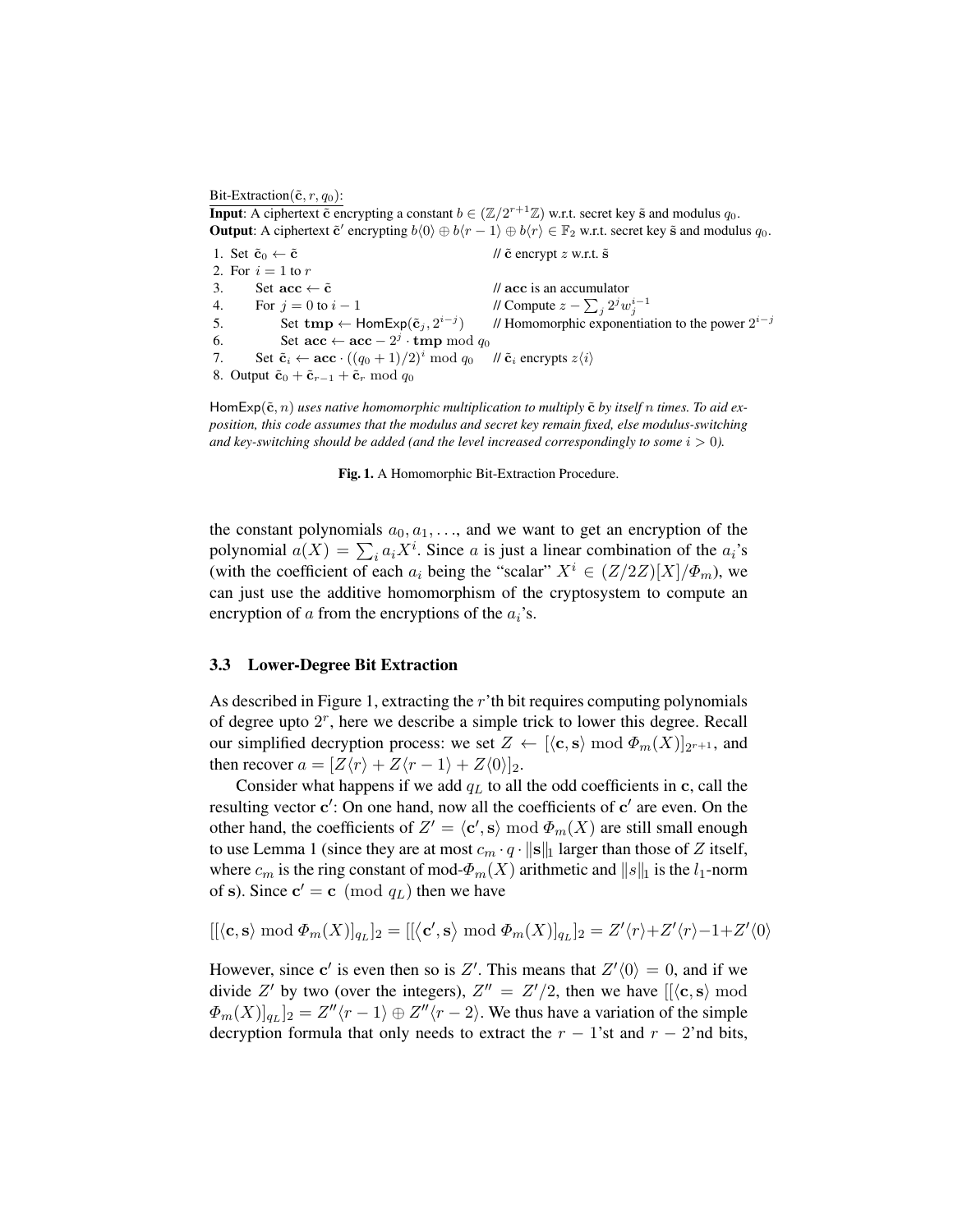so it can be realized using polynomials of degree upto  $2^{r-1}$ . Note that we can implement this variant of the decryption formula homomorphically, because  $Z'$ is even so an  $q_0$ -encryption of  $Z'$  can be easily converted into an encryption of  $Z'/2$  (by multiplying by  $\frac{q_0+1}{2}$  modulo  $q_0$  as described in Section 3.1).

This technique can be pushed a little further, adding to c multiples of  $q$  so that it is divisible by 4, 8, 16, etc., and reducing the required degree correspondingly to  $2^{r-2}$ ,  $2^{r-3}$ ,  $2^{r-4}$ , etc. The limiting factor is that we must maintain that  $\langle \mathbf{c}', \mathbf{s} \rangle$  has coefficients sufficiently smaller than  $q_L^2$ , in order to be able to use Lemma 1. Clearly, if  $\mathbf{c}' = \mathbf{c} + q\kappa$  where all the coefficients of  $\kappa$  are smaller than some bound B (in absolute value), then the coefficients of  $\langle c', s \rangle$  can be larger than the coefficients of  $Z = \langle c, s \rangle$  (in absolute value) by at most  $c_m \cdot q \cdot B \cdot ||s||_1$ . (Heuristically we expect the difference to depend on the  $l_2$  norm of s more than its  $l_1$  norm.)

If we choose our parameters such that the  $l_1$ -norm of s is below m, and work over a ring with  $c_m = O(1)$ , then the coefficients of Z can be made as small as  $c_m \cdot m \cdot q$ , and we can make the coefficients of  $\kappa$  as large as  $B \approx q/(4c_m \cdot m)$  in absolute value while maintaining the invariant that the coefficients of Z' are smaller than  $q^2/4$  (which is what we need to be able to use Lemma 1). By choosing an appropriate  $\kappa$ , we can ensure that the least significant  $\lfloor log(q/(4c_mm)) \rfloor = r - \lceil log(4c_mm) \rceil$  bits of c' are all zero. This means that we can implement bit extraction using only polynomials of degree at most  $2^{\lceil \log(4c_m m) \rceil} < 8c_m m = O(m)$ . (Heuristically, we should even be able to get polynomials of degree  $O(\sqrt{m})$  since the  $l_2$  norm of s is only  $O(\sqrt{m})$ .) Moreover if we assume that ring-LWE is hard even with a very sparse secret, then we can use a secret key with even smaller norm and get the same reduction in the degree of the bit-extraction routine.

# 4 Homomorphic Decryption with Packed Ciphertexts

The homomorphic decryption procedure from Section 3 is rather inefficient, mostly because we need to repeat the bit-extraction procedure from Figure 1 for each coefficient separately. Instead, we would like to pack many coefficients in one ciphertext and extract the top bits of all of them together. To this end we employ a batching technique, similar to [1, 11, 14], using Chinese remaindering over the ring of polynomials to pack many "plaintext slots" inside a single plaintext polynomial.

Recall that the BGV scheme is defined over a polynomial ring  $R = \mathbb{Z}[X]/F(X)$ . If the polynomial  $F(X)$  factors modulo two into distinct irreducible polynomials  $F_0(X) \times \cdots \times F_{\ell-1}(X)$ , then, by the Chinese Remainder Theorem, the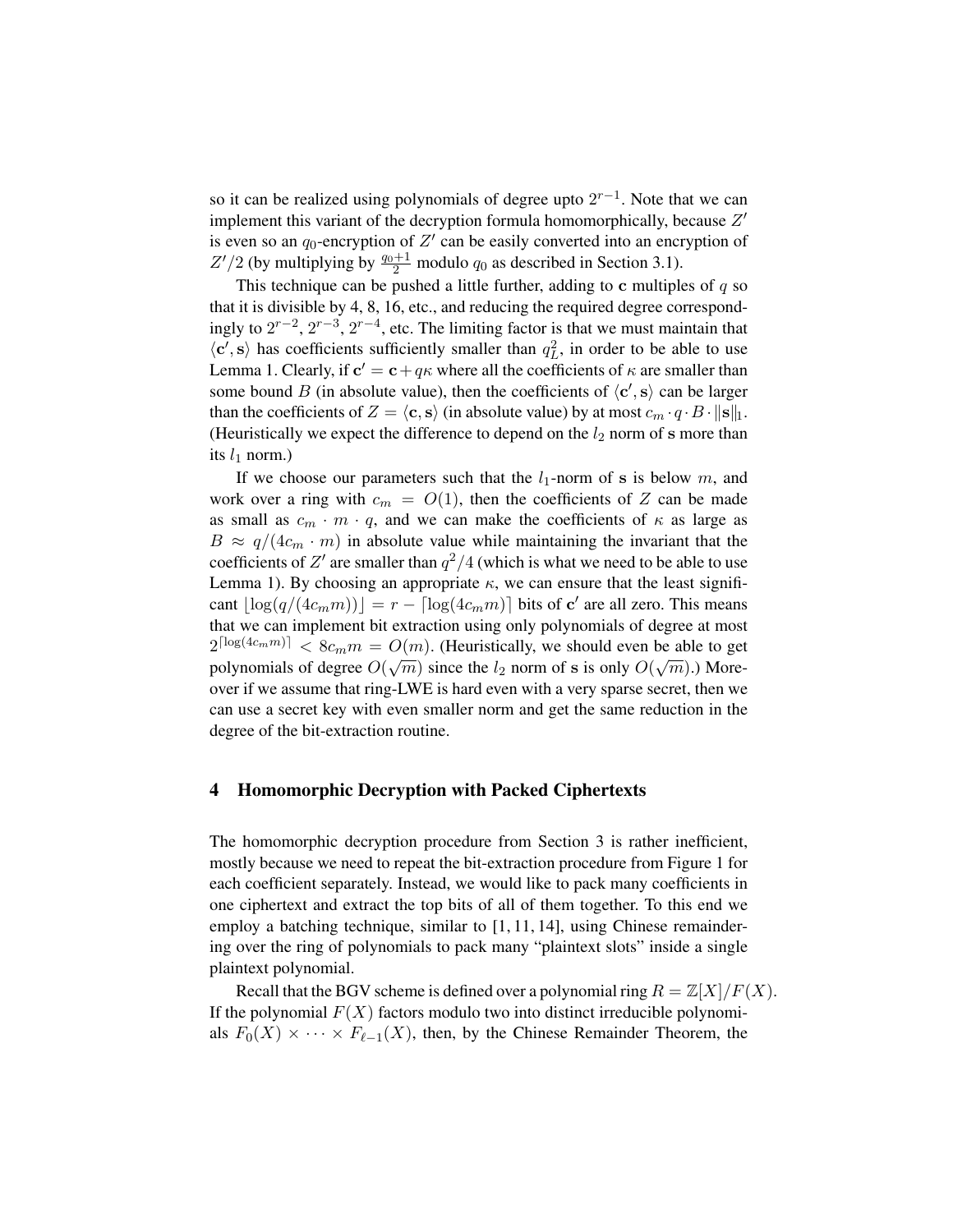plaintext space factors into a product of finite fields  $R_2 \cong \mathbb{F}_2[X]/F_0(X) \times$  $\cdots \times \mathbb{F}_2[X]/F_{\ell-1}(X).$ 

This factorization is used in [14, 1, 11] to "pack" a vector of  $\ell$  elements (one from each  $\mathbb{F}_2[X]/F_i(X)$ ) into one plaintext polynomial, which is then encrypted in one ciphertext; each of the  $\ell$  components called a plaintext slot. The homomorphic operations (add/mult) are then applied to the different slots in a SIMD fashion. When  $F(X)$  is the m-th cyclotomic polynomial,  $F(X) =$  $\Phi_m(X)$ , then the field  $\mathbb{Q}[X]/F(X)$  is Galois (indeed Abelian) and so the polynomials  $F_i(X)$  all have the same degree (which we will denote by d). It was shown in [11] how to evaluate homomorphically the application of the Galois group on the slots, and in particular this enables homomorphically performing arbitrary permutations on the vector of slots in time quasi-linear in  $m$ . This, in turn, is used in [11] to evaluate arbitrary arithmetic circuits (of average width  $\Omega(\lambda)$ ) with overhead only polylog( $\lambda$ ).

However, the prior work only mentions the case of plaintext spaces taken modulo a prime (in our case two), i.e.  $R_2$ . In this work we will need to also consider plaintext spaces which are given by a power of a prime, i.e.  $R_{2^{r+1}}$  for some positive integer r. (We stress that by  $R_{2r+1}$  we really do mean  $(\mathbb{Z}/2^t\mathbb{Z})[X]/F(X)$ and not  $\mathbb{F}_{2^{r+1}}[X]/F(X)$ .) In the full version [10] we show how the techniques from [11] extends also to this case. The "high brow" way of seeing this is to consider the message space modulo  $2^{r+1}$  as the precision  $r+1$  approximation to the 2-adic integers; namely we need to consider the localization of the field  $K = \mathbb{Q}[X]/F(X)$  at the prime 2.

### 4.1 Using SIMD Techniques for Bootstrapping

Using the techniques from [11] for bootstrapping is not quite straightforward, however. The main difficulty is that the input and output of are not presented in a packed form: The input is a single  $q_L$ -ciphertext that encrypts a single plaintext polynomial  $\alpha$  (which may or may not have many plaintext elements packed in its slots), and similarly the output needs to be a single ciphertext that encrypts the same polynomial a, but with respect to a larger modulus. (We stress that this is not an artifact of our "simpler decryption formula", we would need to overcome the same difficulty also if we tried to use these "SIMD techniques" to speed up bootstrapping under the standard approach of emulating the binary mod- $q_L$ circuit.) Our "packed bootstrapping" procedure consists of the following steps:

- 1. Using the encryption of the  $q_L$ -secret-key with respect to the modulus  $q_0$ , we convert the initial  $q_L$ -ciphertext into a  $q_0$ -ciphertext encrypting the polynomial  $Z \in (\mathbb{Z}/2^{r+1}\mathbb{Z})[X]/\Phi_m(X)$ .
- 2. Next we apply a homomorphic inverse-DFT transformation to get encryption of polynomials that have the coefficients of  $Z$  in their plaintext slots.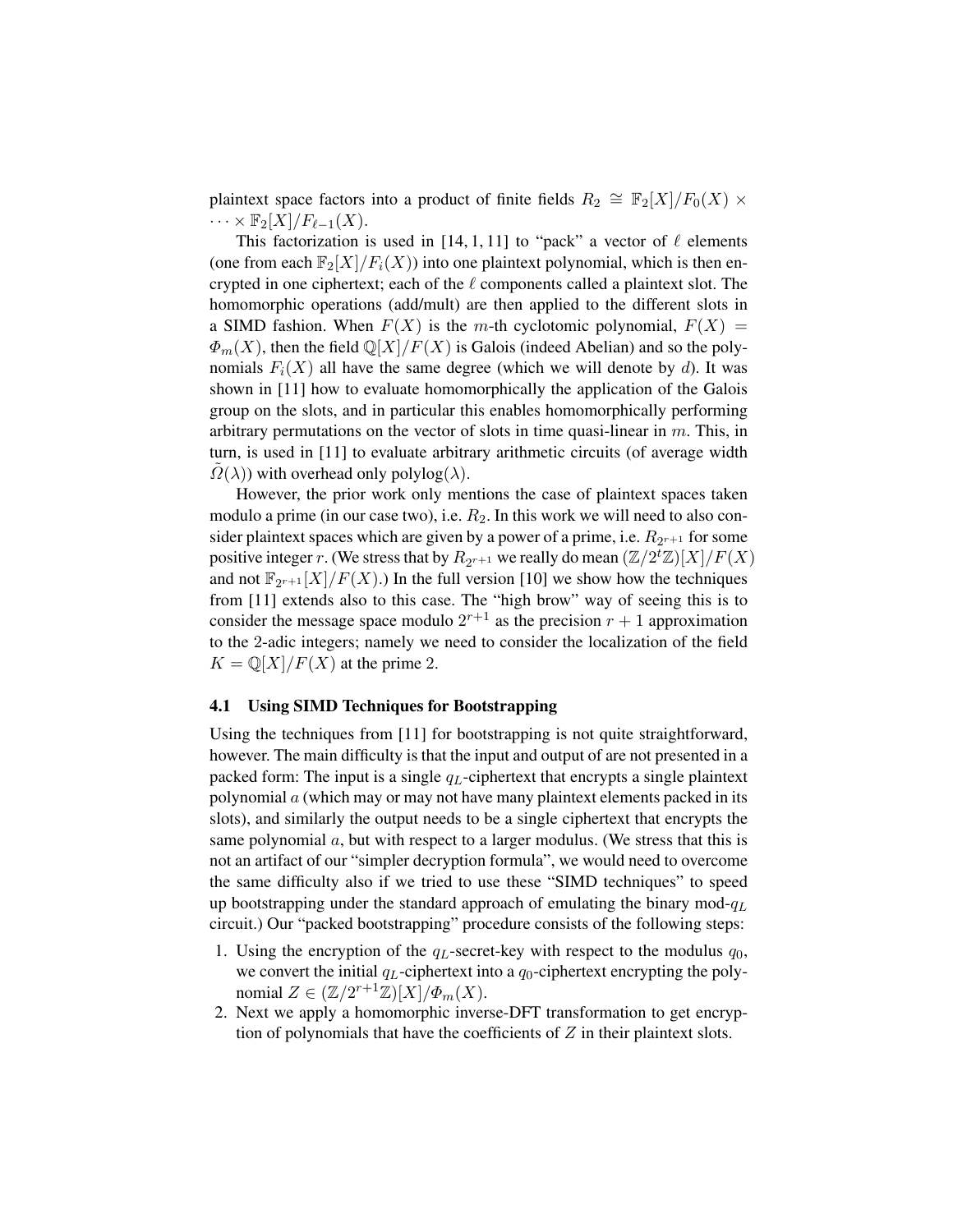- 3. Now that we have the coefficients of  $Z$  in the plaintext slots, we apply the bit extraction procedure to all these slots in parallel. The result is encryption of polynomials that have the coefficients of  $\alpha$  in their plaintext slots.
- 4. Finally, we apply a homomorphic DFT transformation to get back a ciphertext that encrypts the polynomial a itself.

Below we describe each of these steps in more detail. We note that the main challenge is to get an efficient implementation of Steps 2 and 4.

# 4.2 Encrypting the  $q_L$ -Secret-Key

As in Section 3, we use an encryption scheme with underlying plaintext space modulo  $2^{r+1}$  to encrypt the  $q_L$ -secret-key s under the  $q_0$ -secret-key  $\tilde{\mathbf{s}}$ . The  $q_L$ secret-key is a vector  $s = (1, s)$ , where  $s \in \mathbb{Z}[X]/\Phi_m(X)$  is an integer polynomial with small coefficients. Viewing these small coefficients as elements in  $\mathbb{Z}/2^{r+1}\mathbb{Z}$ , we encrypt s as a  $q_0$ -ciphertext  $\tilde{\mathbf{c}} = (\tilde{\mathfrak{c}}_0, \tilde{\mathfrak{c}}_1)$  with respect to the  $q_0$ secret-key  $\tilde{\mathbf{s}} = (1, \tilde{\mathbf{s}})$ , namely we have

 $[\langle \tilde{\mathbf{c}}, \tilde{\mathbf{s}} \rangle \bmod \Phi_m]_{q_0} = [\tilde{\mathbf{c}}_0 + \tilde{\mathbf{c}}_1 \cdot \tilde{\mathbf{s}} \bmod \Phi_m]_{q_0} = 2^{r+1} \tilde{k} + \mathbf{s}$  (equality over  $\mathbb{Z}[X]$ )

for some polynomial  $\tilde{k}$  with small coefficients.

# 4.3 Step One: Computing Z Homomorphically

Given a  $q_L$ -ciphertext  $c = (c_0, c_1)$  we recall from the public key the  $q_0$  ciphertext  $\tilde{\mathbf{c}} = (\tilde{\mathbf{c}}_0, \tilde{\mathbf{c}}_1)$  that encrypts  $\mathfrak{s}$ , then compute the mod- $2^{r+1}$  inner product homomorphically by setting

$$
\tilde{\mathbf{z}} = ([c_0 + c_1 \tilde{\mathbf{c}}_0 \bmod \Phi_m]_{q_0}, [c_1 \tilde{\mathbf{c}}_1 \bmod \Phi_m]_{q_0}).
$$
\n(2)

We claim that  $\tilde{z}$  is a  $q_0$ -ciphertext encrypting our  $Z$  with respect to the secret key  $\tilde{s}$  (and plaintext space modulo  $2^{r+1}$ ). To see that, recall that we have the following two equalities over  $\mathbb{Z}[X]$ ,

 $(c_0 + c_1 \mathfrak{s} \bmod \Phi_m) = 2^{r+1}k + Z$  and  $(\tilde{\mathfrak{c}}_0 + \tilde{\mathfrak{c}}_1 \tilde{\mathfrak{s}} \bmod \Phi_m) = q_0 \tilde{k} + 2^{r+1} \tilde{k}' + \mathfrak{s},$ where  $k, \tilde{k}, \tilde{k}' \in \mathbb{Z}[X]/\Phi_m$ , the coefficients of  $2^{r+1}k + Z$  are smaller than  $2q_L^2 \ll q_0$ , and the coefficients of  $2^{r+1}\tilde{k}' + \epsilon$  are also much smaller than  $q_0$ . It follows that:

$$
(\langle \tilde{\mathbf{z}}, \tilde{\mathbf{s}} \rangle \bmod \Phi_m) = [c'_0 + c_1 \tilde{\mathbf{c}}_0 \bmod \Phi_m]_{q_0} + (\tilde{\mathbf{s}} \cdot [c_1 \tilde{\mathbf{c}}_1 \bmod \Phi_m]_{q_0} \bmod \Phi_m)
$$
  
\n
$$
= (c'_0 + c_1(\tilde{\mathbf{c}}_0 + \tilde{\mathbf{c}}_1 \tilde{\mathbf{s}}) \bmod \Phi_m) + q_0 \kappa
$$
  
\n
$$
= (c'_0 + c_1(2^{r+1}\tilde{k}' + \mathbf{s}) \bmod \Phi_m) + q_0 \kappa'
$$
  
\n
$$
= (c'_0 + c_1 \mathbf{s} \bmod \Phi_m) + q_0 \kappa' + 2^{r+1}(c_1 \cdot \tilde{k}' \bmod \Phi_m)
$$
  
\n
$$
= q_0 \kappa' + 2^{r+1}(k + c_1 \tilde{k}' \bmod \Phi_m) + Z \qquad \text{(equality over } \mathbb{Z}[X])
$$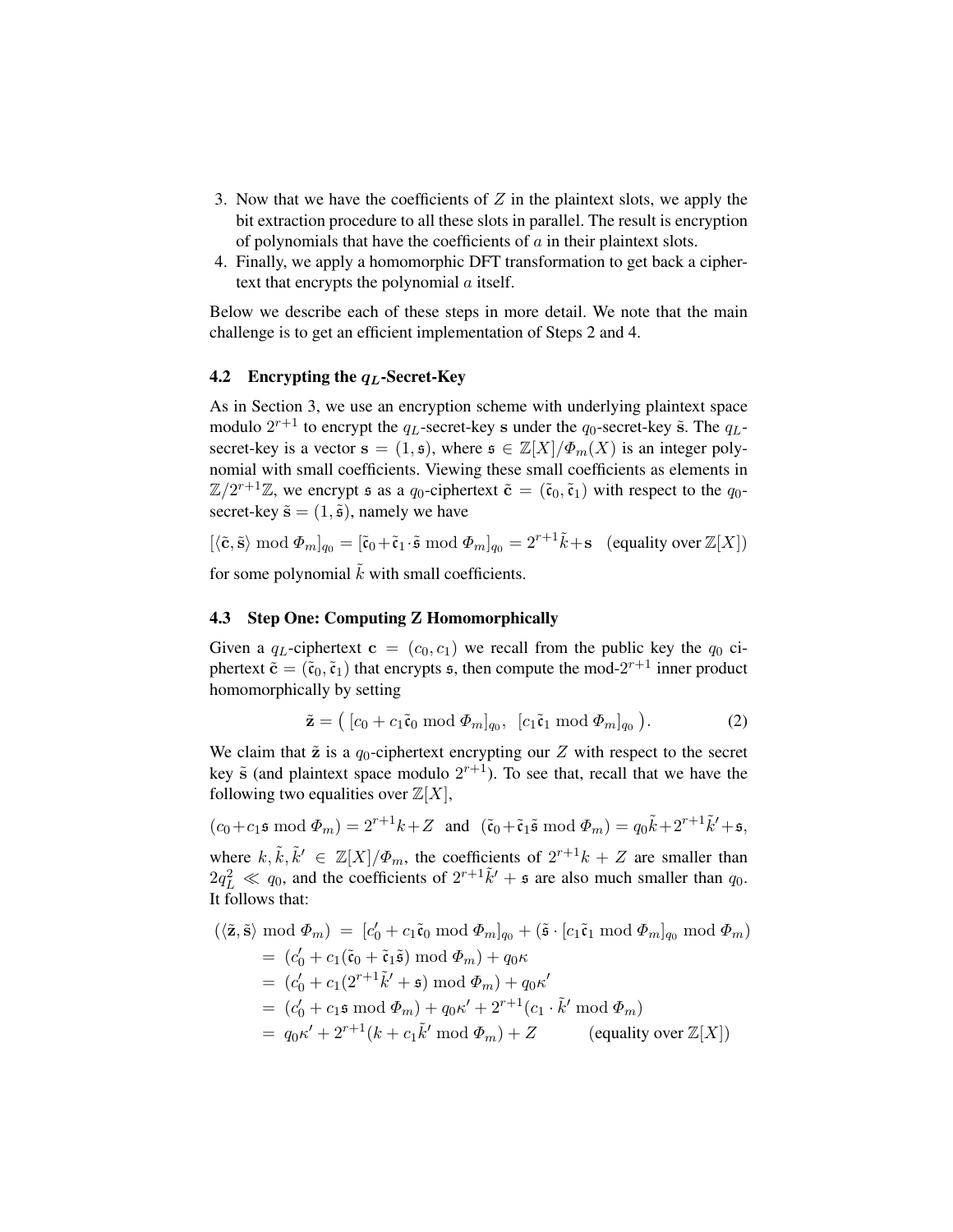for some  $\kappa, \kappa' \in \mathbb{Z}[X]/\Phi_m$ . Moreover, since the coefficients of  $c_1$  are smaller than  $q_L \ll q_0$  then the coefficients of  $2^{r+1}(k + c_1 \tilde{k}' \mod \Phi_m) + Z$  are still much smaller than  $q_0$ . Hence  $\tilde{z}$  is decrypted under  $\tilde{s}$  and  $q_0$  to  $Z$ , with plaintext space  $2^{r+1}$ .

# 4.4 Step Two: Switching to CRT Representation

Now that we have an encryption of the polynomial  $Z$ , we want to perform the homomorphic bit-extraction procedure from Figure 1. However, this procedure should be applied to each coefficient of  $Z$  separately, which is not directly supported by the native homomorphism of our cryptosystem. (For example, homomorphically squaring the ciphertext yields an encryption of the polynomial  $Z^2$  mod  $\Phi_m$  rather than squaring each coefficient of Z separately.) We therefore need to convert  $\tilde{z}$  to CRT-based "packed" ciphertexts that hold the coefficients of Z in their plaintext slots.

The system parameter m was chosen so that  $m = \Theta(\lambda)$  and  $\Phi_m(X)$  factors modulo 2 (and therefore also modulo  $2^{r+1}$ ) as a product of degree-d polynomials with  $d = O(\log m)$ ,  $\Phi_m(X) = \prod_{j=0}^{\ell-1} F_j(X) \pmod{2^{r+1}}$ . This allows us to view the plaintext polynomial  $Z(X)$  as having  $\ell$  slots, with the j'th slot holding the value  $Z(X) \bmod (F_j(X), 2^{r+1})$ . This way, adding/multipliying/squaring the plaintext polynomials has the effect of applying the same operation on each of the slots separately.

In our case, we have  $\phi(m)$  coefficients of  $Z(X)$  that we want to put in the plaintext slots, and each ciphertext has only  $\ell = \phi(m)/d$  slots, so we need d ciphertexts to holds them all. The transformation from the single ciphertext  $\tilde{z}$ that encrypts  $Z$  itself to the collection of  $d$  ciphertexts that hold the coefficients of Z in their slots is described in Section 4.7 below. (We describe that step last, since it is the most complicated and it builds on machinery that we develop for Step Four in Section 4.6.)

### 4.5 Step Three: Extracting the Relevant Bits

Once we have the coefficients of  $Z$  in the plaintext slots, we can just repeat the procedure from Figure 1. The input to the the bit-extraction procedure is a collection of some d ciphertexts, each of them holding  $\ell = \phi(m)/d$  of the coefficients of Z in its  $\ell$  plaintext slots. (Recall that we chose  $m = O(\lambda)$  such that  $d = O(\log m)$ .) Applying the procedure from Figure 1 to these ciphertexts will implicitly apply the bit extraction of Lemma 2 to each plaintext slot, thus leaving us with a collection of d ciphertexts, each holding  $\ell$  of the coefficients of a in its plaintext slots.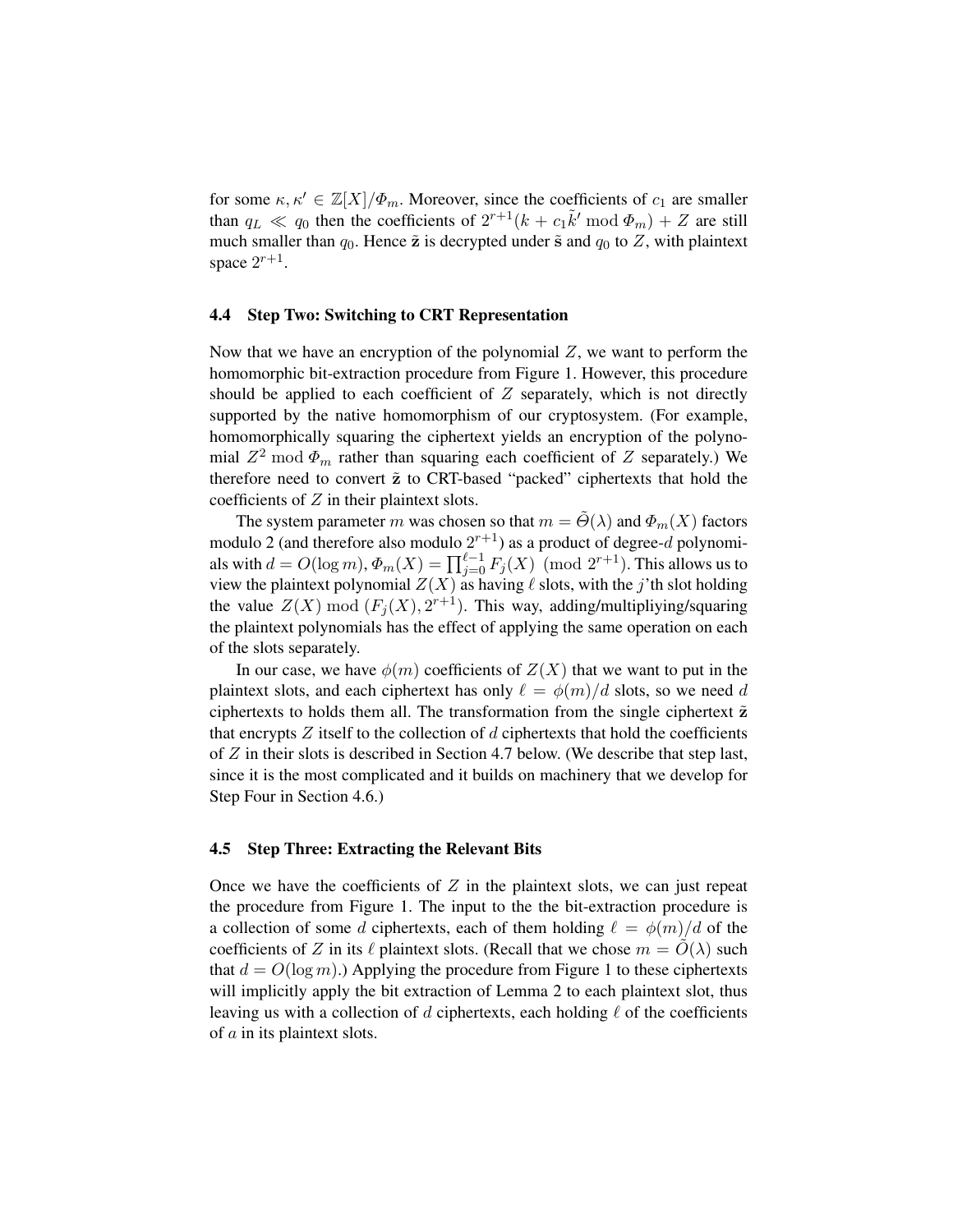#### 4.6 Step Four: Switching Back to Coefficient Representation

To finally complete the recryption process, we need to convert the  $d$  ciphertexts holding the coefficients of  $a$  in their plaintext slots into a single ciphertext that encrypts the polynomial a itself. For this transformation, we appeal to the result of Gentry et al. [11], which says that every depth-L circuit of average-width  $\Omega(\lambda)$  and size T can be evaluated homomorphically in time  $O(T)$  · poly $(L, \log \lambda)$ , provided that the inputs and outputs are presented in a packed form. Below we show that the transformation we seek can be computed on cleartext by a circuit of size  $T = O(m)$  and depth  $L = \text{polylog}(m)$ , and hence (since  $m = \tilde{\Theta}(\lambda)$ ) it can be evaluated homomorphically in time  $\tilde{O}(m) = \tilde{O}(\lambda).$ 

To use the result of Gentry et al. we must first reconcile an apparent "type mismatch": that result requires that both input and output be presented in a packed CRT form, whereas we have input in CRT form but output in coefficient form. We therefore must interpret the output as "something in CRT representation" before we can use the result from [11]. The solution is obvious: since we want the output to be  $\alpha$  in coefficient representation, then it is a polynomial that holds the value  $A_i = a \mod F_i$  in the j'th slot for all j.

Hence the transformation that we wish to compute takes as input the coefficients of the polynomials  $a(X)$ , and produces as output the polynomials  $A_i = a \mod F_i$  for  $j = 0, 1, \ldots, \ell - 1$ . It is important to note that our output consists of  $\ell$  values, each of them a degree-d binary polynomial. Since this output is produced by an arithmetic circuit, then we need a circuit that operates on degree-d binary polynomials, in other words an arithmetic circuit over  $\mathbb{GF}(2^d)$ . This circuit has  $\ell \cdot d$  inputs (all of which happen to be elements of the base field  $\mathbb{F}_2$ ), and  $\ell$  outputs that belong to the extension field  $\mathbb{GF}(2^d)$ .

**Theorem 1.** Fix  $m \in \mathbb{Z}$ , let  $d \in \mathbb{Z}$  be the smallest such that  $m|2^d-1$ , de*note*  $\ell = \phi(m)/d$  *and let*  $G \in \mathbb{F}_2[X]$  *be a degree-d irreducible polynomial over*  $\mathbb{F}_2$  *(that fixes a particular representation of*  $\mathbb{GF}(2^d)$ *). Let*  $F_0(X)$ *,*  $F_1(X)$ *,*  $\dots, F_{\ell-1}(X)$  *be the irreducible (degree-d) factors of the m-th cyclotomic polynomial*  $\Phi_m(X)$  *modulo* 2.

*Then there is an arithmetic circuit*  $\Pi_m$  *over*  $\mathbb{F}_2[X]/G(X) = \mathbb{GF}(2^d)$  *with*  $\phi(m)$  *inputs*  $a_0, a_1, \ldots, a_{\phi(m)-1}$  *and*  $\ell$  *outputs*  $z_0, z_1, \ldots, z_{\ell-1}$ *, for which the following conditions hold:*

- $-$  When the inputs are from the base field ( $a_i \in \mathbb{F}_2$  ∀i) and we denote  $a(X) =$  $\sum_i a_i X^i \in \mathbb{F}_2[X]$ , then the outputs satisfy  $z_j = a(X) \bmod (F_j(X), 2) \in$  $\mathbb{F}_2[X]/G(X)$ .
- $-I/m$  *has depth*  $O(\log m)$  *and size*  $O(m \log m)$ *.*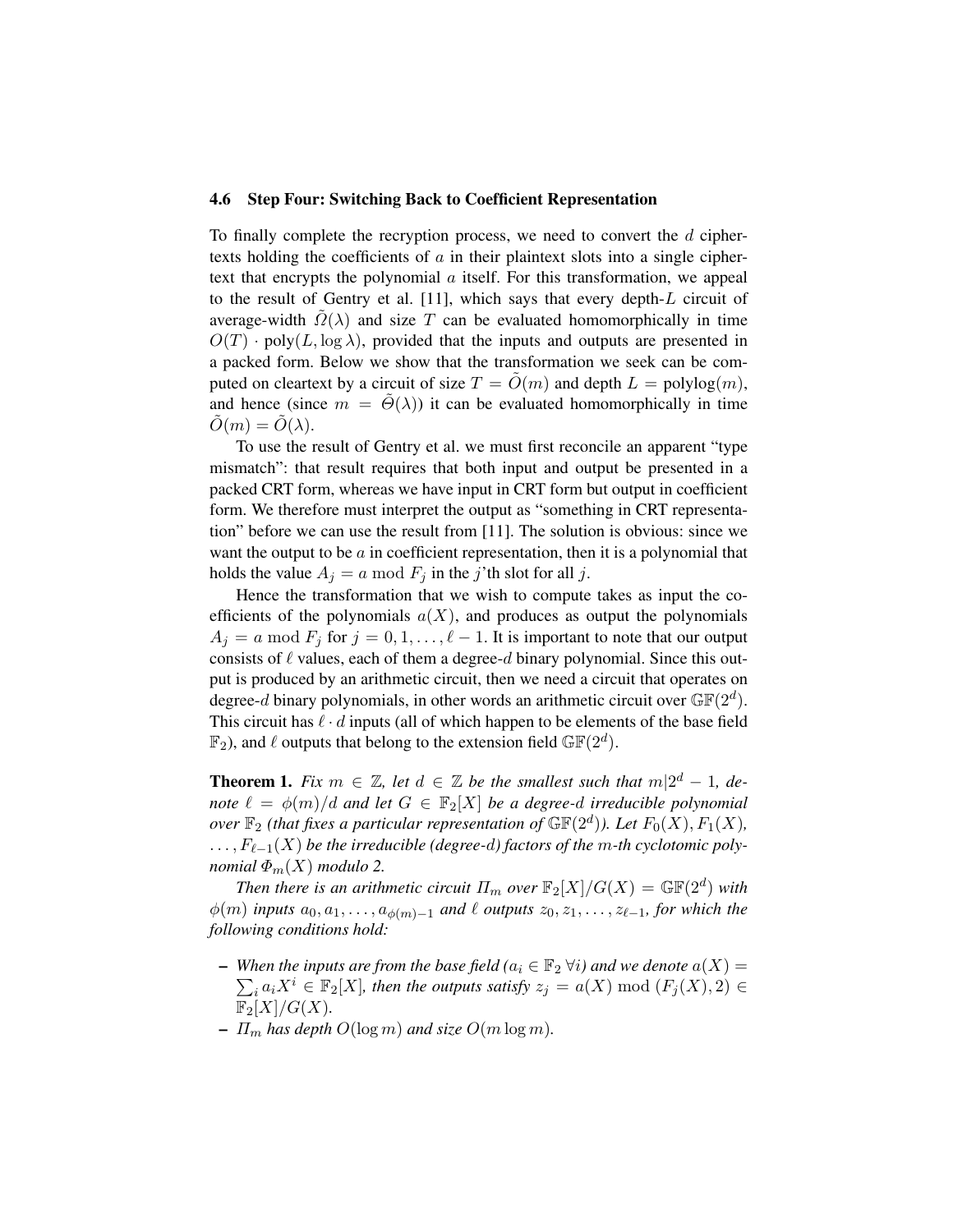The proof is in the full version. An immediate corollary of Theorem 1 and the Gentry et al. result [11, Thm. 3], we have:

Corollary 2. *There is an efficient procedure that given* d *ciphertexts, encrypting* d *polynomials that hold the coefficients of* a *in their slots, computes a single ciphertext encrypting a. The procedure works in time*  $O(m) \cdot polylog(m)$  *(and uses at most polylog*(m) *levels of homomorphic evaluation).*

#### 4.7 Details of Step Two

The transformation of Step Two is roughly the inverse of the transformation that we described above for Step Four, with some added complications. In this step, we have the polynomial  $Z(X)$  over the ring  $\mathbb{Z}/2^{r+1}\mathbb{Z}$ , and we view it as defining  $\ell$  plaintext slots with the j'th slot containing  $B_j \stackrel{\text{def}}{=} Z \text{ mod } (F_j, 2^{r+1})$ . Note that the  $B_j$ 's are degree-d polynomials, and we consider them as elements in the "extension ring"  $R_{2^{r+1}}^d \stackrel{\text{def}}{=} \mathbb{Z}[X]/(G(X), 2^{r+1})$  (where G is some fixed irreducible degree-d polynomial modulo  $2^{r+1}$ ).

Analogous to Theorem 1, we would like to argue that there is an arithmetic circuit over  $R_{2r+1}^d$  that get as input the  $B_j$ 's (as elements of  $R_{2r+1}^d$ ), and outputs all the coefficients of Z (which are elements of the base ring  $\mathbb{Z}/2^{r+1}\mathbb{Z}$ ). Then we could apply again to the result of Gentry et al. [11] to conclude that this circuit can be evaluated homomorphically with only polylog overhead.

For the current step, however, the arithmetic circuit would contain not only addition and multiplication gates, but also Frobenius map gates. Namely, gates  $\rho_k(\cdot)$  (for  $k \in \{1, 2, \ldots, d-1\}$ ) computing the functions

$$
\rho_k(u(X)) = u(X^{2^k}) \bmod (G(X), 2^{r+1}).
$$

It was shown in [11] that arithmetic circuits with Frobenius map gates can also be evaluated homomorphically with only polylog overhead. The Frobenius operations being simply an additional automorphism operation which can be applied homomorphically to ciphertexts.

**Theorem 2.** Fix  $m, r \in \mathbb{Z}$ , let  $d \in \mathbb{Z}$  be the smallest such that  $m|2^d-1$ , denote  $\ell = \phi(m)/d$  and let  $G(X)$  be a degree-d irreducible polynomial over  $\mathbb{Z}/2^{r+1}\mathbb{Z}$ (that fixes a particular representation of  $R_{2^{r+1}}^d$ ). Let  $F_0(X), F_1(X), \ldots, F_{\ell-1}(X)$ *be the irreducible (degree-*d*) factors of the* m*-th cyclotomic polynomial* Φm(X)  $modulo 2^{r+1}$ .

*Then there is an arithmetic circuit*  $\Psi_{m,r}$  *with Frobenius-map gates over*  $R_{2^{r+1}}^d$  *that has*  $\ell$  *input*  $B_0, B_1, \ldots, B_{\ell-1}$  *and*  $\phi(m)$  *outputs*  $Z_0, Z_1, \ldots, Z_{\phi(m)-1}$ *, for which the following conditions hold:*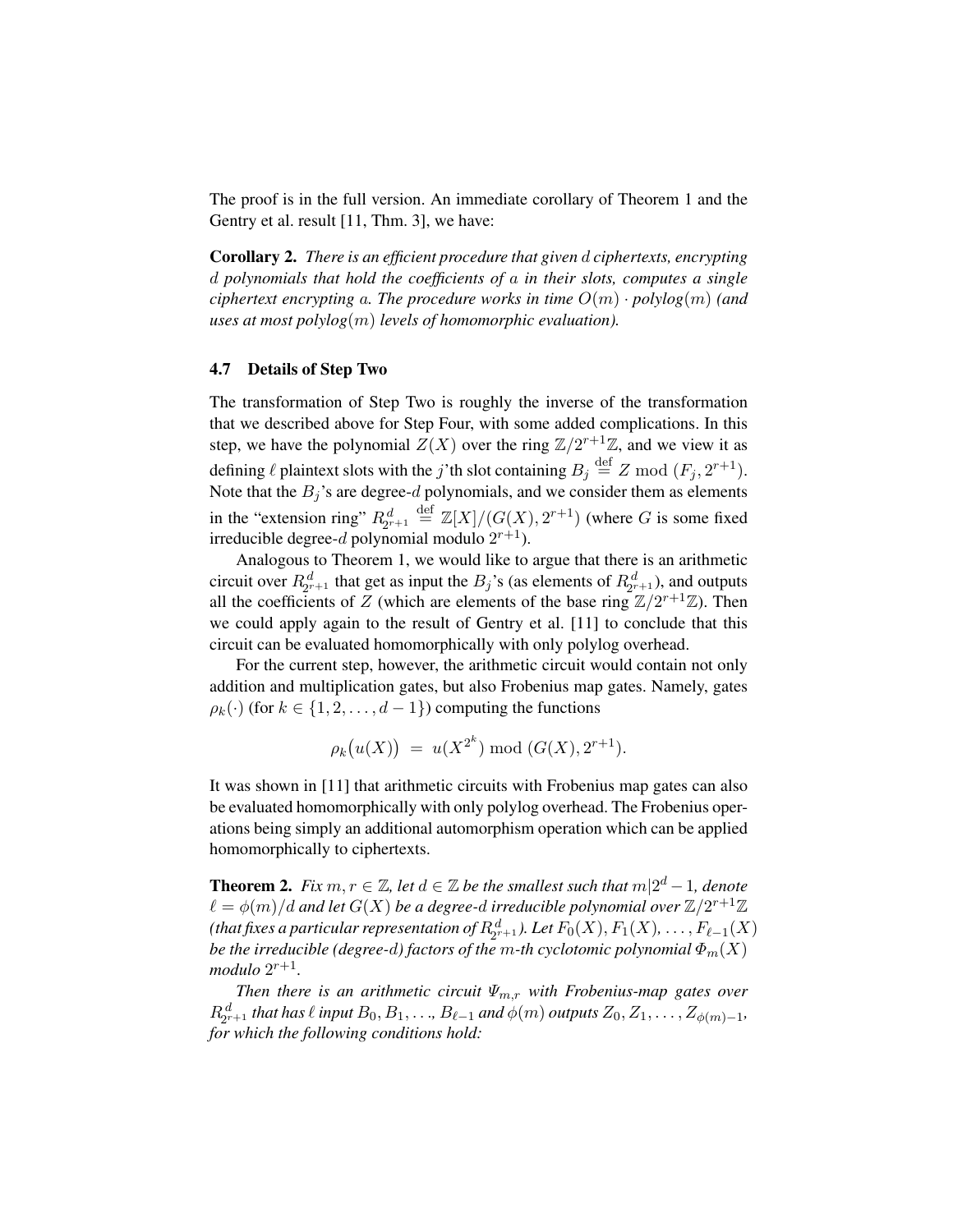- − On any inputs  $B_0, \ldots, B_{\ell-1}$  ∈  $R^d_{2^{r+1}}$ , the outputs of  $\Psi_{m,r}$  are all in the base *ring,*  $Z_i \in \mathbb{Z}/2^{r+1}\mathbb{Z}$   $\forall i$ . Moreover, denoting  $Z(X) = \sum_i Z_i X^i$ , it holds *that*  $Z(X) \text{ mod } (F_j(X), 2^{r+1}) = B_j \text{ for all } j.$
- $-I_{m}$  has depth  $O(\log m + d)$  and size  $O(m(d + \log m))$ .

The proof is in the full version. As before, a corollary of Theorem 2 and the result from [11], is the following:

Corollary 3. *There is an efficient procedure that given a single ciphertext encrypting* Z <sup>0</sup> *outputs* d *ciphertexts encrypting* d *polynomials that hold the coefficients of Z' in their plaintext slots. The procedure works in time*  $\tilde{O}(m)$  *(and*) *uses at most polylog*(m) *levels of homomorphic evaluation).*

### 4.8 An Alternative Variant

The procedure from Section 4.7 works in time  $\tilde{O}(m)$ , but it is still quite expensive. One alternative is to put in the public key not just one ciphertext encrypting the  $q_L$ -secret-key  $\mathfrak s$ , but rather d ciphertexts encrypting polynomials that hold the coefficients of s in their plaintext slots. Then, rather than using the simple formula from Equation (2) above, we evaluate homomorphically the inner product of  $\mathbf{s} = (1, \mathbf{s})$  and  $\mathbf{c} = (c_0, c_1)$  modulo  $\Phi_m(X)$  and  $2^{r+1}$ . This procedure will be even faster if instead of the coefficients of s we encrypt their transformed image under length-m DFT. Then we can compute the DFT of  $c_1$  (in the clear), multiply it homomorphically by the encrypted transformed s (in SIMD fashion) and then homomorphically compute the inverse-DFT and the reduction modulo  $\Phi_m$ . Unfortunately this procedure still requires that we compute the reduction mod- $\Phi_m(X)$  homomorphically, which is likely to be the most complicated part of bootstrapping. Finding a method that does not require this homomorphic polynomial modular reduction is an interesting open problem.

Acknowledgments. The first and second authors are sponsored by DARPA and ONR under agreement number N00014-11C-0390. The U.S. Government is authorized to reproduce and distribute reprints for Governmental purposes notwithstanding any copyright notation thereon. The views and conclusions contained herein are those of the authors and should not be interpreted as necessarily representing the official policies or endorsements, either expressed or implied, of DARPA, or the U.S. Government. Distribution Statement "A" (Approved for Public Release, Distribution Unlimited).

The third author is sponsored by DARPA and AFRL under agreement number FA8750-11-2-0079. The same disclaimers as above apply. He is also supported by the European Commission through the ICT Programme under Con